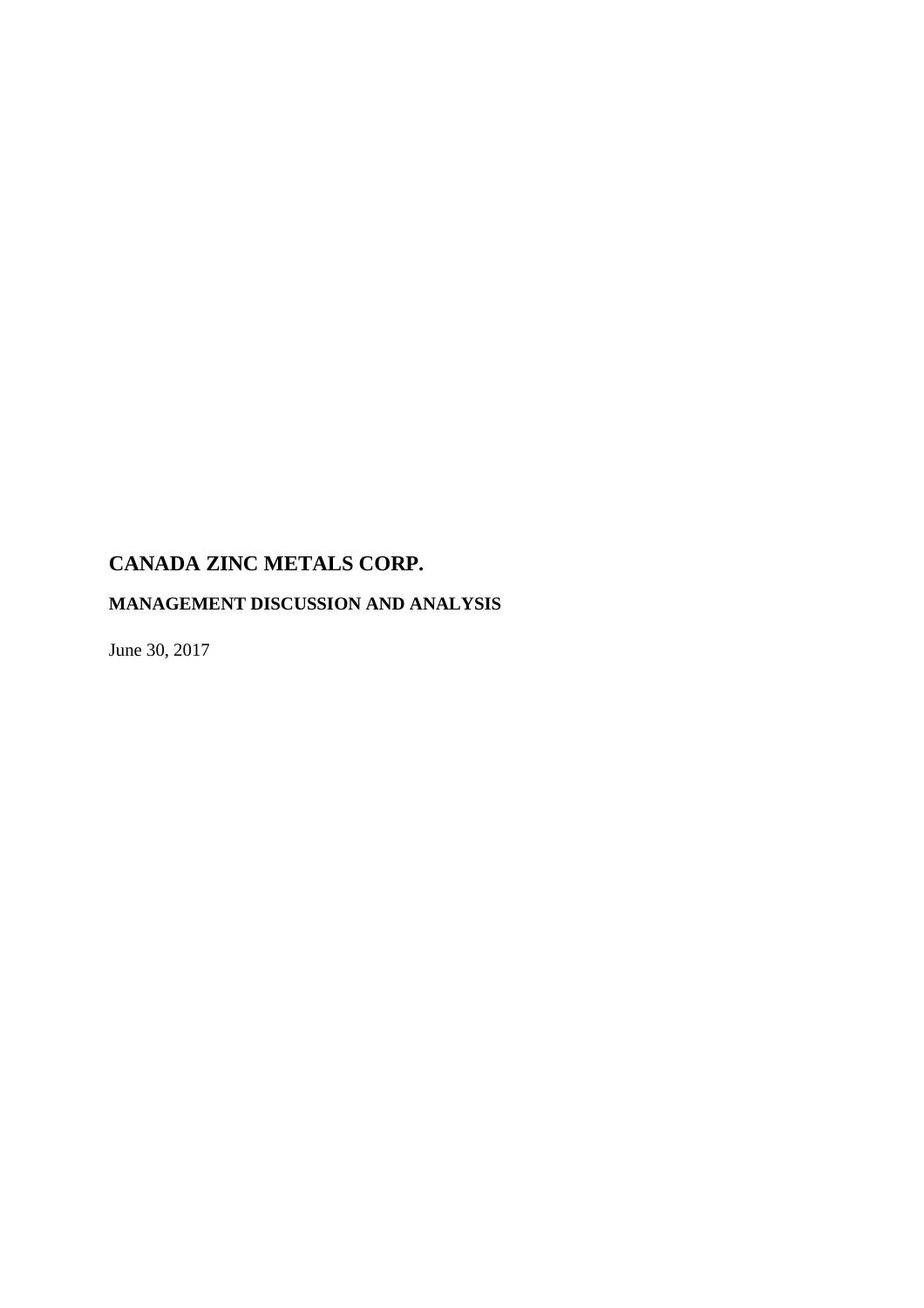Management Discussion and Analysis, page 1 June 30, 2017

### **1.1 Date**

This Management Discussion and Analysis ("MD&A") of Canada Zinc Metals Corp. ("Canada Zinc Metals" or the "Company") has been prepared by management as of October 25, 2017 and should be read in conjunction with the consolidated audited financial statements and related notes thereto of the Company for the years ended June 30, 2017 and 2016, which were prepared in accordance with International Financial Reporting Standards ("IFRS") as issued by the International Accounting Standards Board ("IASB") and International Financial Reporting Interpretations Committee ("IFRIC").

The Company is presently a "Venture Issuer", as defined in NI 51-102.

This MD&A may contain "forward-looking statements" which reflect the Company's current expectations regarding the future results of operations, performance and achievements of the issuer, including potential business or mineral property acquisitions and negotiation and closing of future financings. The issuer has tried, wherever possible, to identify these forward-looking statements by, among other things, using words such as "anticipate," "believe," "estimate," "expect" and similar expressions.

These forward-looking statements include statements regarding the success of exploration activities, permitting time lines, the requirements of future capital, drill results and the estimation of mineral resources and reserves. These statements involve known and unknown risks, uncertainties and other factors including but not limited to changes in commodity prices and, particularly, zinc prices, access to skilled personnel, results of exploration and development activities, uninsured risks, regulatory changes, defects in title, availability of materials and equipment, timeliness of government approvals, actual performance of facilities, equipment and processes relative to specifications and expectations and unanticipated environmental impacts on operations that may cause actual results or events to differ materially from those anticipated in such forward-looking statements. The Company believes that the expectations reflected in those forward-looking statements are reasonable, but no assurance can be given that these expectations will prove to be correct and such forward-looking statements contained into this report should not be unduly relied upon. The statements reflect the current beliefs of the management of the Company, and are based on currently available information. Actual results and developments are likely to differ, and may differ materially, from those expressed or implied by the forward-looking statements contained in this report. Readers should not place undue reliance on forwardlooking statements as the plans, intentions or expectations upon which they are based might not occur.

### **1.2 Overall Performance**

The Company was incorporated under the laws of the Province of British Columbia on February 10, 1988. The Company operates in one business segment, that being the exploration and development of mineral properties in Canada. As at the date hereof, the Company has mining interests in properties located in British Columbia.

Significant events and operating highlights for the year ended June 30, 2017 and up to the date of these MD&A:

- The Company concluded its 2017 Akie drilling program that commenced in June and was completed in late August. A total of 8 drill holes were successfully drilled on the Cardiac Creek deposit for a total of 4,700 metres. The program focused on the expansion of the indicated resource and new target development on the robust and highgrade central core of the deposit. Detailed analysis is included in "2017 Diamond Drilling Program" section below.
- In March 2017, the Company completed a structural interpretation of satellite imagery for the Akie, Mt. Alcock and Yuen North project areas. The interpretation has identified six major fault orientations with NW-SE trending thrust faults as the most prevalent. A total of 41 exploration targets have been identified within the detailed study area on the results of interpretation. Detailed analysis is included in "2017 Structural Analysis" section below.
- On December 15, 2016, the Company completed a flow-through private placement of 1,173,608 flow-through shares at a price of \$0.52 per share for gross proceeds of \$610,276.
- On April 5, 2017, the Company completed a flow-through private placement of 3,415,390 flow-through shares at a price of \$0.44 per share for gross proceeds of \$1,502,772.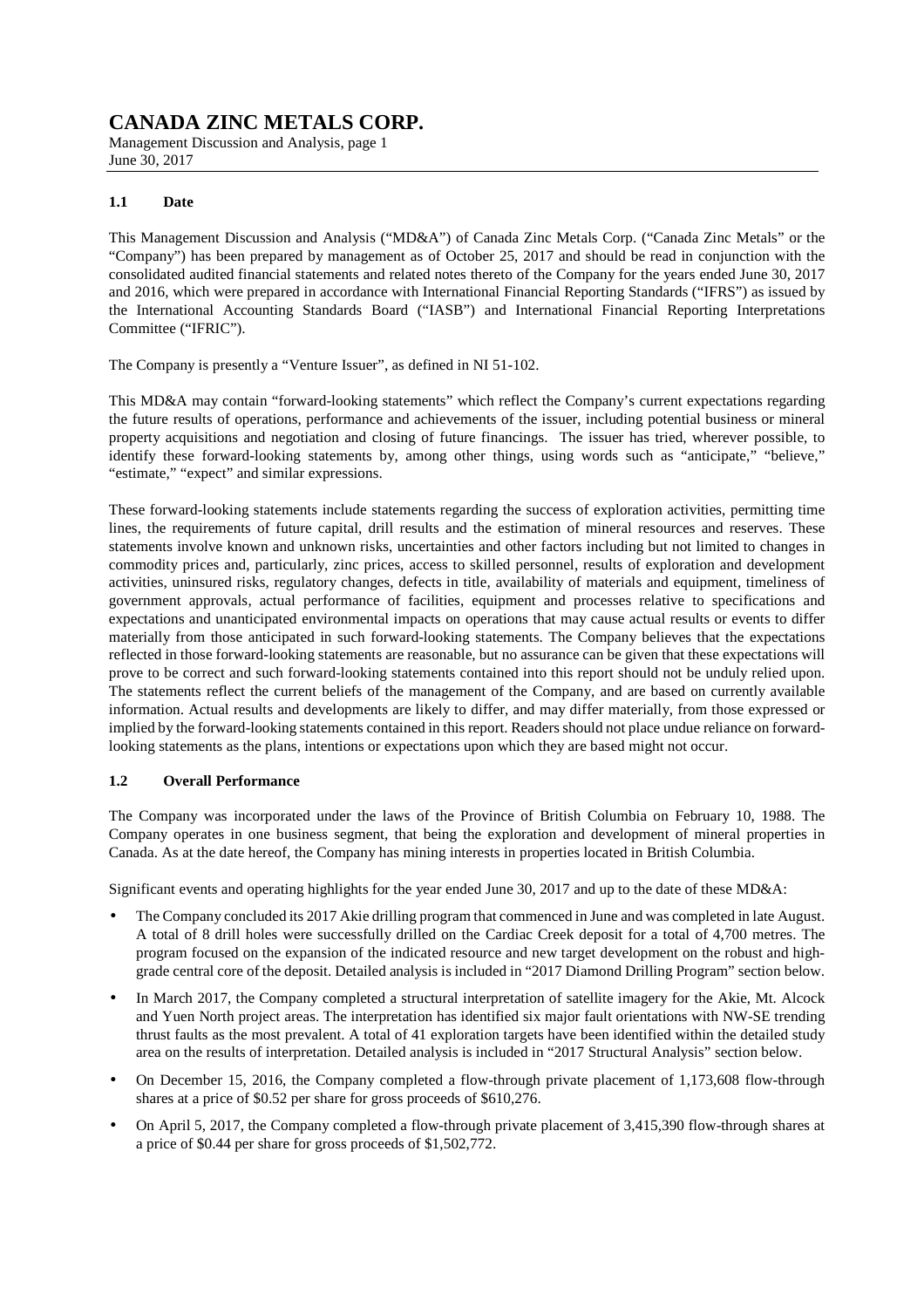Management Discussion and Analysis, page 2 June 30, 2017

The gross proceeds received from the sale of the flow-through shares were used for the 2017 Akie drilling program. The Company spent approximately \$2.2M on eligible "flow-through mining expenditures" on the Akie and Kechika Regional projects in British Columbia, as required by the flow-through share subscription agreements.

- On December 15, 2016, the Company completed a brokered private placement led by Cormark Securities Inc. on behalf of a syndicate of agents including Echelon Wealth Partners Inc. The Company issued 3,676,000 units of the Company at a price of \$0.40 per unit for gross proceeds of \$1,470,400. Each unit consisted of one common share and one-half share purchase warrant of the Company. Each whole warrant entitles the holder to purchase one additional common share at a price of \$0.55 for a period of 24 months from closing.
- Concurrently, the Company completed a non-brokered private placement of 1,787,500 units at a price of \$0.40 per unit for gross proceeds of \$715,000. The units issued under the non-brokered offering have the same terms as the units of the brokered private placement.
- On April 13, 2017, the Company completed a non-brokered private placement of 1,310,857 units at a price of \$0.35 per unit for gross proceeds of \$458,800. Each unit consisted of one common share and one-half share purchase warrant of the Company. Each whole warrant entitles the holder to purchase one additional common share at a price of \$0.50 until April 12, 2019.

The net proceeds from the sale of the units will be used to fund the exploration and development of the Company's mineral properties in British Columbia and for general corporate and working capital purposes.

- The Company granted an aggregate of 2,590,000 share options to directors, officers, employees and consultants of the Company, exercisable at an average price of \$0.43 per share.
- In July 2017, the Company received TSX Venture Exchange ("TSXV") approval for its new Normal Course Issuer Bid ("NCIB") application to purchase at market price up to 8,152,189 common shares, being approximately 5% of the Company's issued and outstanding common shares, through the facilities of the TSXV. The bid commenced on August 1, 2017 and will stay open for another 12 months. In July 2016, the Company cancelled and returned to its treasury 215,000 common shares of the Company repurchased under the NCIB. And in July 2017, the Company cancelled and returned to its treasury additional 564,000 common shares of the Company repurchased under the NCIB. After the cancellation, the Company has 163,043,783 common shares issued and outstanding.
- Miller Thompson LLP. was appointed as legal counsel of the Company effective July 1, 2016. The Company's registered and records office has changed to Suite 1000-840 Howe St., Vancouver, BC V6Z 2M1.
- The Company filed an Annual Information Form ("AIF") for the financial year ended June 30, 2016 on SEDAR (www.sedar.com).
- The Company received approval from the Ministry of Energy and Mines extending the surface drill permit for the Akie Property to December 31, 2020. The Company also received extensions of four separate exploration permits for the Pie, Yuen, Mt. Alcock and Kechika North properties to December 2019.

The approved Akie surface drill permit enables the Company to establish long term exploration goals and carry them out in a time effective manner without having to re-apply or renew the existing permit on an annual basis. The Company is also pleased to note there was no concurrent increase in the reclamation security bond. The progressive reclamation completed by the Company on an annual basis was recognized by the issuing authority as satisfactory and suitable to maintain the bond at the current levels.

• The Pie, Yuen and Cirque East properties (known as the "Pie Option properties") are the subject of an option agreement (the "Option Agreement") concluded on September 9, 2013 with Teck Resources Limited ("Teck") and its JV partner, Korea Zinc Co., Ltd. ("Korea Zinc"). The Option Agreement provides Teck and Korea Zinc the option to spend up to \$8.5 million to acquire up to 70% interest in the Pie Option properties.

Teck and Korea Zinc have spent approximately \$3.035 million in exploration expenditures to the end of December 2016 on the Pie Option properties. Detailed analysis is included in "Pie Option Properties: Agreement with Teck and Korea Zinc" section below.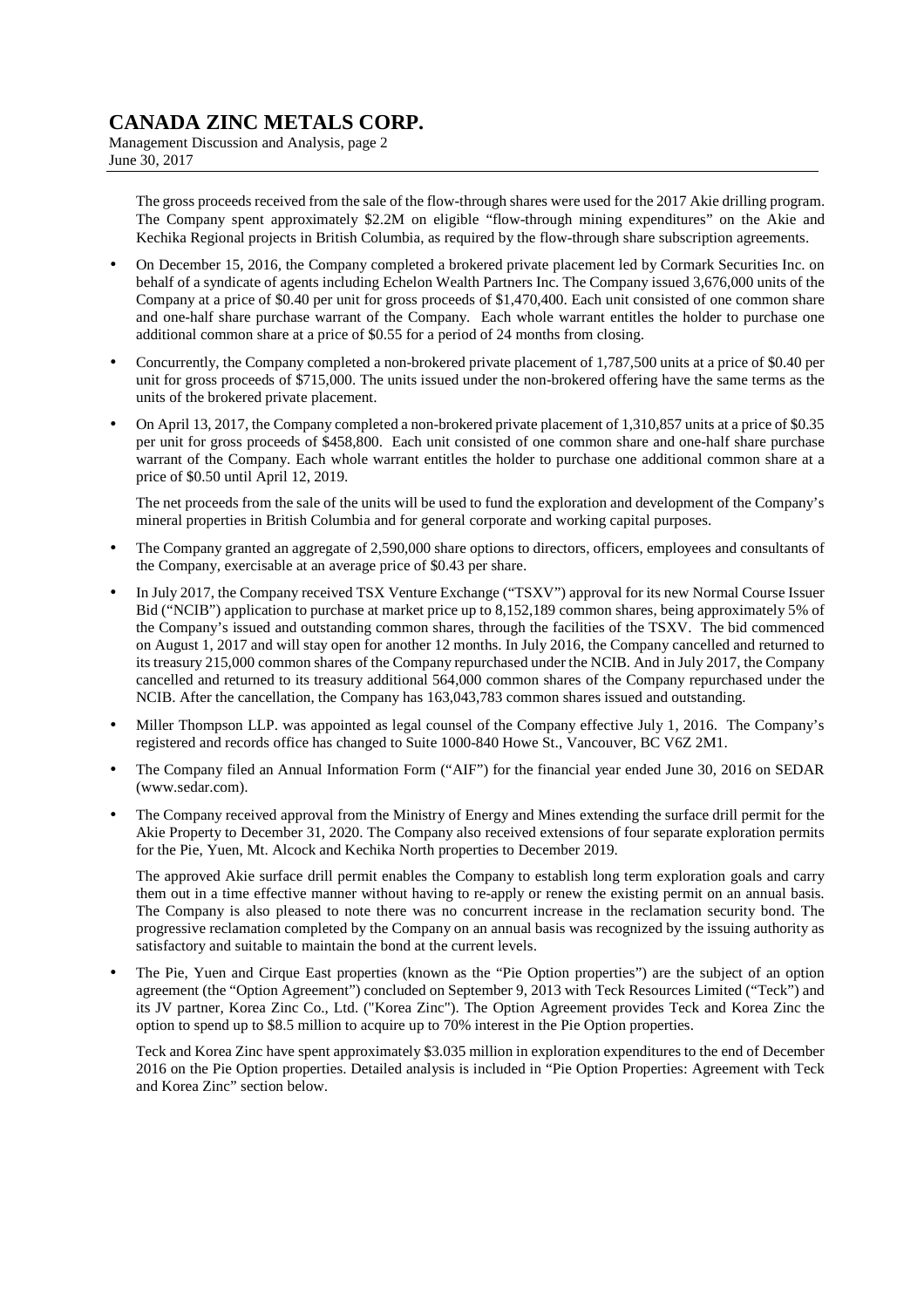Management Discussion and Analysis, page 3 June 30, 2017

### **AKIE PROPERTY, KECHIKA TROUGH DISTRICT, BC (zinc, lead, silver)**

The Company holds a 100% interest in the Akie Property, which is located approximately 260 kilometers northnorthwest of the town of Mackenzie in northeastern British Columbia.

The Akie zinc-lead-silver property is situated within the Kechika Trough, the southernmost extension of the regionally extensive Paleozoic Selwyn Basin, one of the most prolific sedimentary basins in the world for the occurrence of sedimentary exhalative (SEDEX ) zinc-lead-silver deposits and stratiform barite deposits.

Drilling on the Akie property by Inmet Mining Corporation from 1994 to 1996 and by Canada Zinc Metals since 2005 has identified a significant deposit of SEDEX-style zinc-lead-silver mineralization named the Cardiac Creek deposit. The deposit is hosted by variably siliceous, fine grained clastic rocks of the middle to late Devonian Gunsteel Formation, the same host formation for other known deposits in the district, including Teck Resources/Korea Zinc's jointly-owned Cirque deposit, located about 20 kilometres to the northwest.

In May 2016, the Company announced a revised NI 43-101 compliant mineral resource for the Cardiac Creek deposit. This includes an indicated resource of 19.6 million tonnes grading 8.17% zinc, 1.58% lead, and 13.6 g/t silver (at a 5% zinc cut-off grade) and an inferred resource of 8.1 million tonnes grading 6.81% zinc, 1.16% lead and 11.2g/t silver (at a 5% zinc cut-off grade). The Company filed a revised NI 43-101 compliant technical report within the mandated 45 day period, as per Standards of Disclosure for Mineral Projects ("NI 43-101").

|           |                            |                   |       |         |             | <b>Contained metal</b> |          |
|-----------|----------------------------|-------------------|-------|---------|-------------|------------------------|----------|
| Category  | <b>Tonnes</b><br>(million) | $\mathbf{Zn}$ (%) | Pb(%) | Ag(g/t) | $Zn$ (Mlbs) | Pb (Mlbs)              | Ag (Moz) |
| Indicated | 19.6                       | 8.17              | 1.58  | 13.6    | 3,540       | 685                    | 8.6      |
| Inferred  | 8.1                        | 6.81              | 1.16  | 11.2    | 1,211       | 207                    | 2.9      |

#### **ESTIMATE OF MINERAL RESOURCES – 2016 CARDIAC CREEK DEPOSIT**

Note: Mineral resources are not mineral reserves because the economic viability has not been demonstrated.

### **SENSITIVITY OF MINERAL RESOURCES TO CUT-OFF GRADE**

|                                   |                        |                   |                            |         |             | <b>Contained metal</b> |          |
|-----------------------------------|------------------------|-------------------|----------------------------|---------|-------------|------------------------|----------|
| <b>Cut-off Grade</b><br>$(Zn \%)$ | <b>Tonnes</b><br>(000) | $\mathbf{Zn}$ (%) | Pb(%)                      | Ag(g/t) | $Zn$ (Mlbs) | Pb (Mlbs)              | Ag (Moz) |
|                                   |                        |                   | <b>Indicated Resources</b> |         |             |                        |          |
| 2                                 | 37.1                   | 5.93              | 1.14                       | 10.4    | 4,852       | 931                    | 12.4     |
| 3                                 | 30.5                   | 6.68              | 1.29                       | 11.5    | 4,489       | 869                    | 11.3     |
| $\overline{4}$                    | 24.9                   | 7.40              | 1.44                       | 12.6    | 4,057       | 787                    | 10.0     |
| 5                                 |                        |                   |                            |         |             |                        |          |
| (base case)                       | 19.6                   | 8.17              | 1.58                       | 13.6    | 3,540       | 685                    | 8.6      |
| 6                                 | 15.1                   | 8.97              | 1.73                       | 14.7    | 2,995       | 578                    | 7.2      |
| $\tau$                            | 11.3                   | 9.81              | 1.90                       | 15.8    | 2,454       | 474                    | 5.8      |
|                                   |                        |                   | <b>Inferred Resources</b>  |         |             |                        |          |
| 2                                 | 32.7                   | 4.07              | 0.68                       | 7.4     | 2,932       | 489                    | 7.7      |
| 3                                 | 20.7                   | 5.01              | 0.85                       | 8.7     | 2,291       | 388                    | 5.8      |
| $\overline{4}$                    | 13.2                   | 5.89              | 1.00                       | 9.9     | 1,714       | 292                    | 4.2      |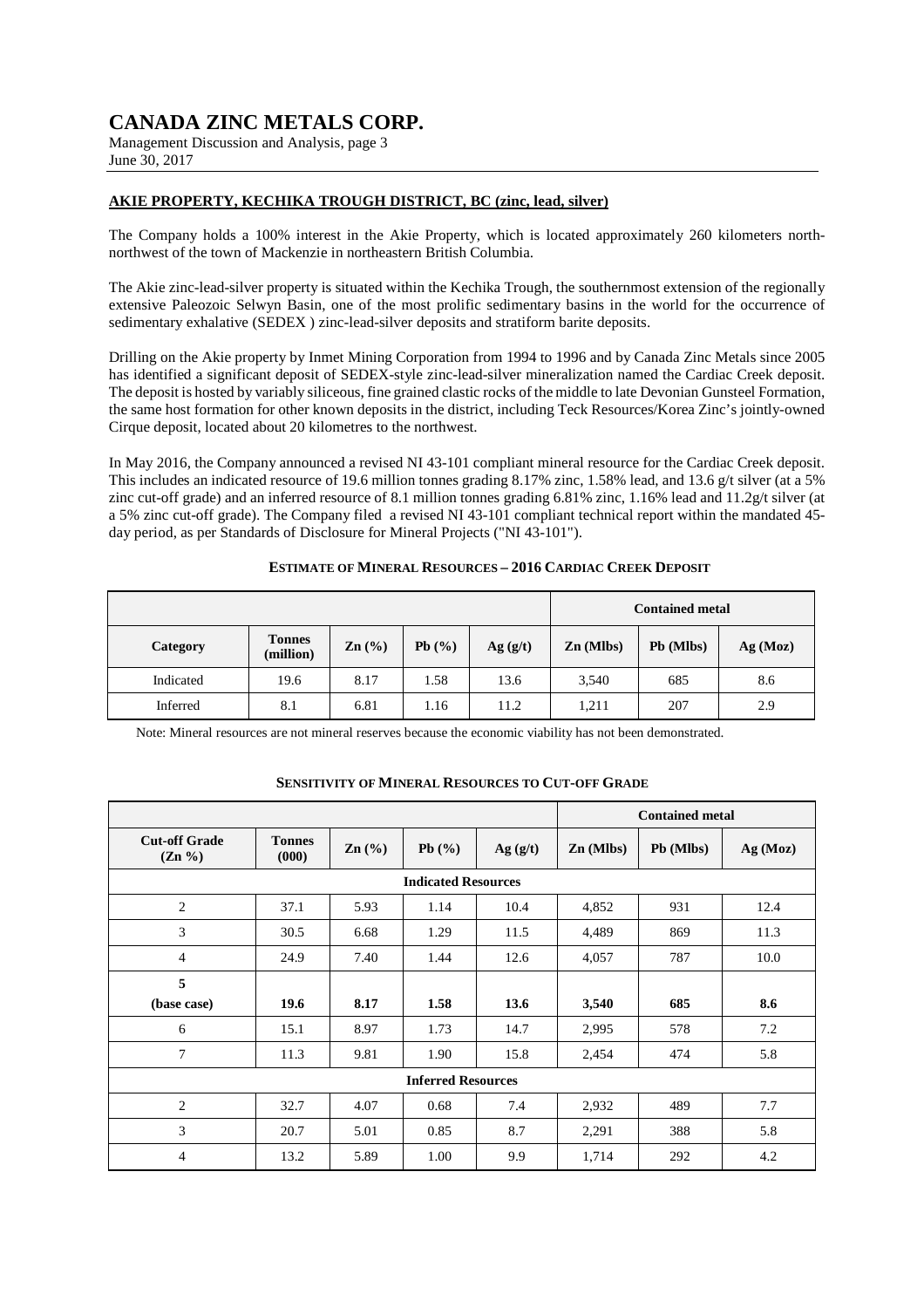Management Discussion and Analysis, page 4 June 30, 2017

| (base case) | 8.1 | 6.81 | 1.16 | 11.2 | 1,211 | 207 | 2.9           |
|-------------|-----|------|------|------|-------|-----|---------------|
|             | 4.8 | 7.72 | 1.32 | 12.4 | 819   | 140 | 1.9           |
|             | 2.7 | 8.74 | 1.49 | 13.6 | 515   | 87  | $\eta$<br>1.4 |

Note: Mineral resources are not mineral reserves as the economic viability has not been demonstrated

Highlights for the updated resource include:

- Indicated resources have increased by almost 7 million tonnes to 19.6 million tonnes; a 55% increase when compared to the previous 2012 indicated resource estimate, with little change in average grades (at 5% Zn base case cut-off);
- Current resource distribution consists of 71% in the Indicated category and 29% in the Inferred category. The previous 2012 estimate had 44% in the Indicated category and 56% in the Inferred category (at 5% Zn cut-off);
- Drilling completed since 2012 has increased the confidence in the estimate, extending the limits of resources in the Indicated category in all directions (up and down dip and along strike);
- Drilling in 2015 provides a continuous zone of 100 metre-spaced drill holes over the central part of the deposit and allows for the estimation of the majority of resources in the Indicated category;
- The 2015 drill holes primarily concentrated in the delineation of resources in the central and upper parts of the deposit, returning results that are similar to the surrounding drill holes, demonstrating the continuous nature of the thickness and grade of the mineralization.

The deposit remains open at depth and along strike. Further delineation and exploration drilling is being considered using both surface drilling and planned underground drilling stations located in the footwall of the deposit from the 950 metre elevation mark. All permitting and engineering designs are complete and in-hand in order to commence the underground drill program once fully funded.

### **2017 Diamond Drilling Program**

The program focused on resource expansion and new target development on the robust and high-grade central core of the Zn-Pb-Ag Cardiac Creek deposit. The program commenced in mid June and was completed in late August using two drills. A total of 8 drill holes were successfully drilled on the Cardiac Creek deposit for a total of 4,700 metres.

Program Highlights (reporting 4 of 8 completed holes; results pending for final 4 holes):

- Drill hole A-17-132 returned 10.38% Zn+Pb and 14.2 g/t Ag over a true width of 28.67 metres. This includes 12.39% Zn+Pb and 15.9 g/t Ag over a true width of 19.81 metres which includes 14.42% Zn+Pb and 17.2 g/t Ag over a true width of 10.16 metres.
- Drill hole A-17-133 returned 12.11% Zn+Pb and 16.0 g/t Ag over a true width of 9.42 metres within a broader mineralized interval of 25.63 metres.
- Drill hole A-17-137 returned 11.79% Zn+Pb and 19.1 g/t Ag over a true width of 57.79 metres including 14.51% Zn+Pb and 23.4 g/t Ag over a true width of 37.06 metres as well as 15.44 metres of 22.61% Zn+Pb and 36.2 g/t Ag, which represents the best intersection ever encountered on the Cardiac Creek deposit.
- Drill hole A-17-138 returned 7.75% Zn+Pb and 10.4 g/t Ag over a true width of 24.96 metres including 10.07% Zn+Pb and 12.3 g/t Ag over a true width of 11.82 metres

### **A-17-132**

The first hole of the 2017 exploration program targeted the NW strike extension of the high-grade core of the Cardiac Creek deposit. The pierce point is located approximately 100 metres up-dip of drill hole A-07-42. The objective of this hole was to expand the known high-grade mineralisation along strike and test the limits of the 5% Zn cut-off indicated resource.

The hole intersected a broad zone of mineralization from 520.29 to 573.08 metres representing a true width of 42.43 metres that returned 7.49% Zn+Pb and 10.6 g/t Ag. The Cardiac Creek Zone within the broader envelope returned 10.38% Zn+Pb and 14.2 g/t Ag over a true width of 28.67 metres from 537.41 to 573.08 metres. Higher grade internal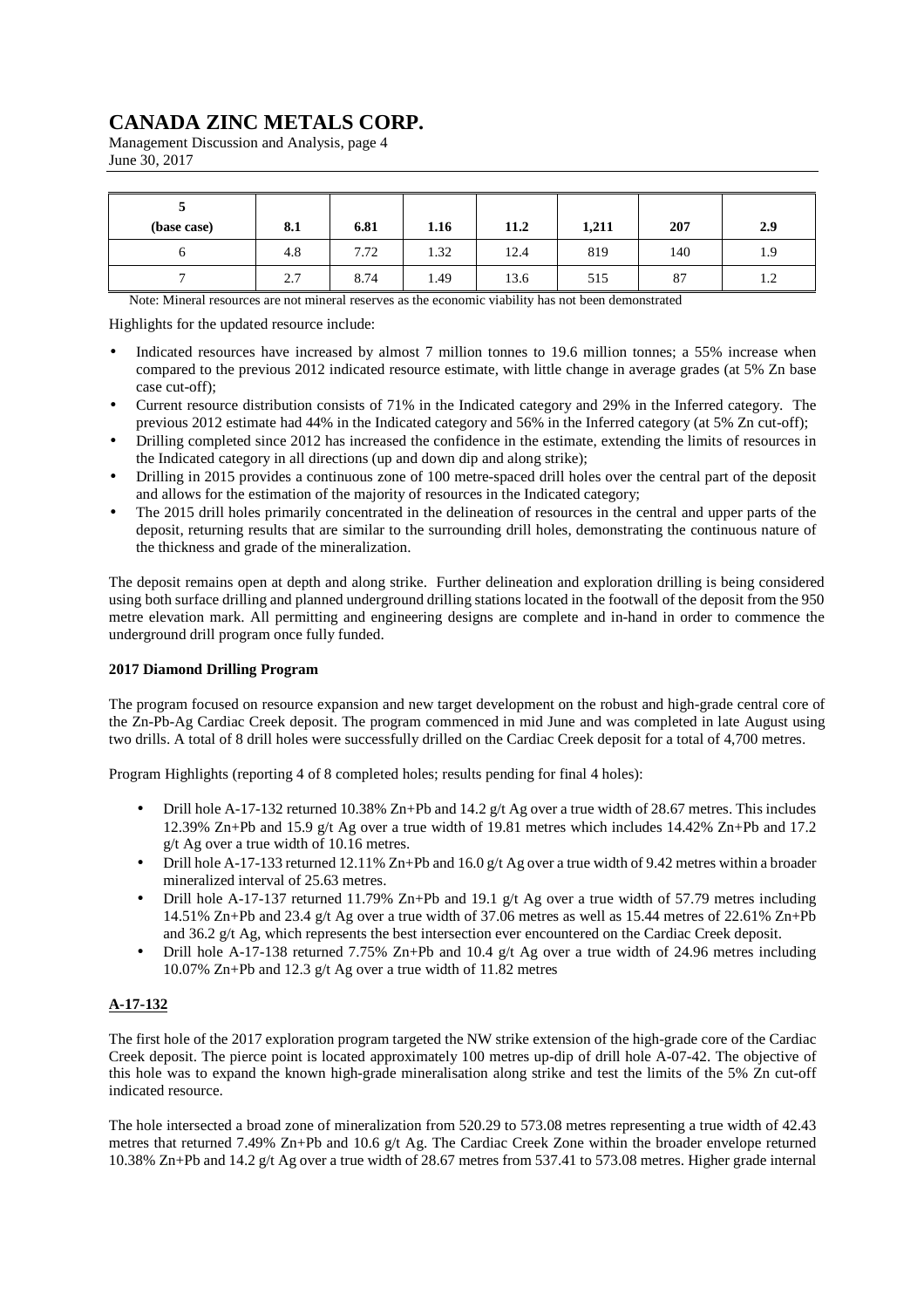Management Discussion and Analysis, page 5 June 30, 2017

intervals include 12.39% Zn+Pb and 15.9 g/t Ag over a true width of 19.81 metres from 546.41 to 571.06 metres which includes 14.42% Zn+Pb and 17.2g/t Ag over a true width of 10.16 metres.

The Cardiac Creek Zone is characterized by massive, laminar beds of dull-brown pyrite and light grey sphalerite interfingered with mottled textured sulphide bands enriched in sphalerite, galena, quartz and carbonate. Coarser grained galena is also visible locally. The drill hole was terminated in Silurian siltstone at 598.02 metres. A total of 143 assay samples, including standard QA/QC samples, were taken from the hole.

### **A-17-133**

Drill hole A-17-133 targeted an open area central to the Cardiac Creek zone in a large, untested area down-dip of hole A-07-49 and along strike of A-10-73B.

The hole intersected a broad envelope of mineralisation grading 5.55% Zn+Pb and 8.5 g/t Ag over a true width of 33.14 metres from 341.08 to 388.38 metres. The Cardiac Creek Zone was intersected from 351.03 to 387.57 metres and returned 6.62% Zn+Pb and 9.6 g/t Ag over a true width interval of 25.63 metres. Higher-grade intervals are present and include 12.11% Zn+Pb and 16.0 g/t Ag over a true width interval of 9.42 metres from 367.68 to 381.10 metres.

The mineralization present in hole A-17-133 is similar in character to that present in hole A-17-132, with massive sulphide beds of very fine grained, dull brown pyrite, light grey sphalerite, and mottle-textured sulphide bands enriched in sphalerite, galena, quartz and carbonate. The hole was terminated at a final depth of 413.60 metres within the Silurian siltstones. A total of 117 assay samples, including standard QA/QC samples, were taken from the hole.

### **A-17-137**

The objective of hole A-17-137 was to test the high-grade core of the Cardiac Creek deposit in an open area downdip of A-15-121, and along strike of A-15-124. This goal was successfully achieved with a pierce point located approximately 60 metres down-dip of drill hole A-15-121 and 125 metres from A-15-124. The results from A-17-137 are expected to expand the known limits of the high-grade core down-dip and material from this intercept will also be used for subsequent metallurgical testing.

The hole intersected a very broad envelope of mineralization from 454.40 to 559.44 metres encompassing both the Cardiac Creek Zone and Footwall Zone, representing a true width of 57.79 metres that returned 11.79% Zn+Pb and 19.1 g/t Ag. Within this envelope the Cardiac Creek Zone returned 14.51% Zn+Pb and 23.4 g/t Ag over a true width of 37.06 metres from 466.78 to 534.09 metres, which includes higher grade intervals such as 22.61% Zn+Pb and 36.2 g/t Ag over a true width of 15.44 metres from 506.00 to 534.09 metres. The Footwall Zone, present from 544.48 to 559.44 metres, returned 16.77% Zn+Pb and 25.3 g/t Ag over a true width of 8.20 metres. This hole represents the best intersection ever encountered on the Cardiac Creek deposit.

Both the Cardiac Creek Zone and Footwall Zones are characterized by thickly layered sulphides interbedded with siliceous black shale. The sulphide layers host gradually increasing sphalerite and galena content as indicated by the strong development of mottle-textured sulphides enriched in sphalerite, galena, quartz, and carbonate, with lesser amounts of pyrite towards the base of the two zones. Underlying the two zones of mineralisation is a massive sulphide lens (95% pyrite 5% carbonate) occurring from 559.44 to 565.00 metres. Lower in the sequence, thin intervals of massive pyrobitumen within the Silurian siltstones were also encountered. The Company is currently investigating the nature of the pyrobitumen and its possible links to the mineralisation represented by the Cardiac Creek deposit. The hole ended at a depth of 614.78 metres.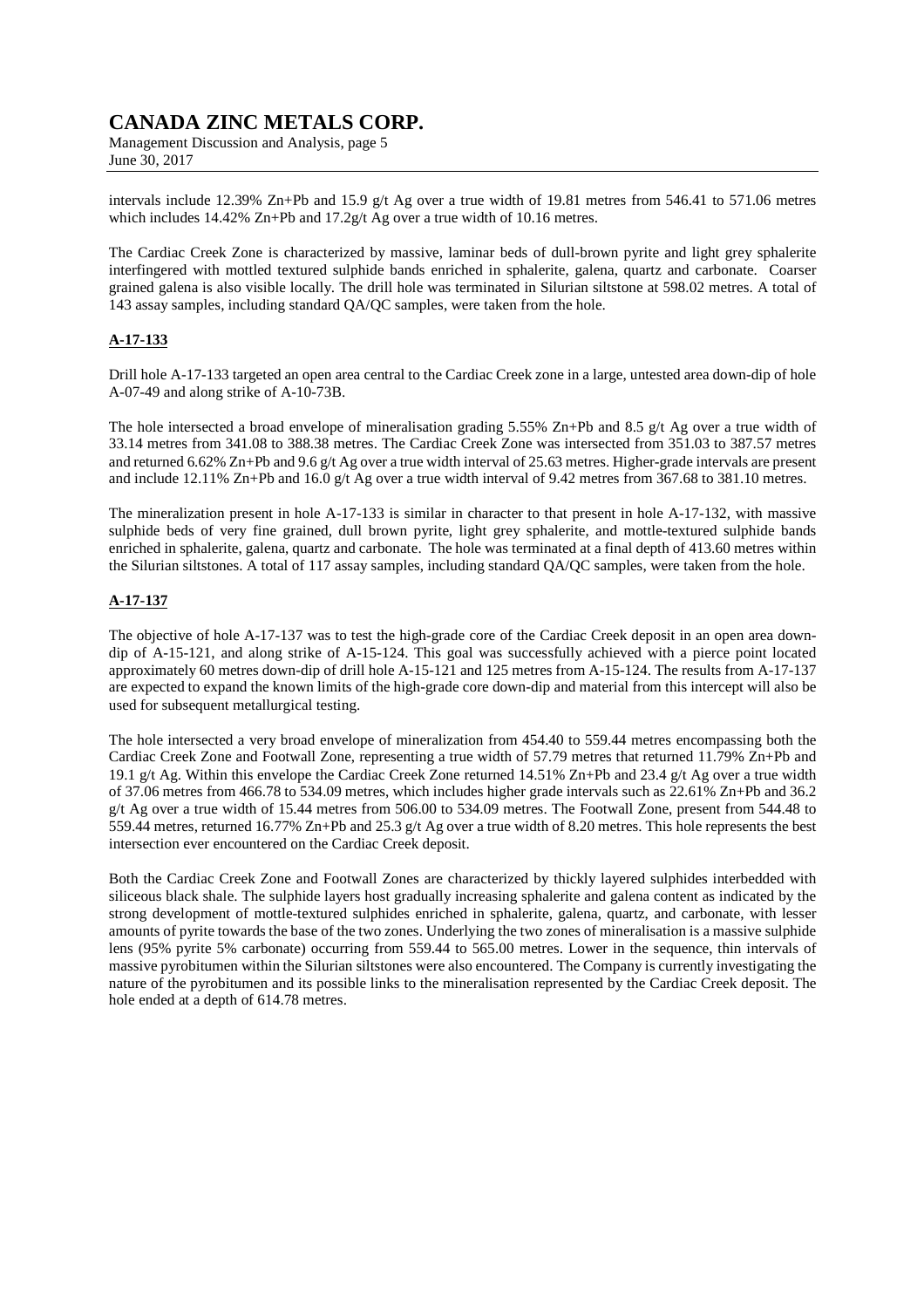Management Discussion and Analysis, page 6 June 30, 2017

## **A-17-138**

The objective of hole A-17-138 was to test the up-dip and southeastern edge of the high-grade core in a large open area along strike of hole A-11-98 and up-dip of A-06-40. This goal was successfully achieved with a pierce point located approximately 60 metres along strike of A-11-98 and approximately 90 metres up-dip of A-06-40. The results from this intercept will provide ongoing continuity to the high-grade core and the material will also be used for subsequent metallurgical testing.

A broad envelope of mineralisation was intersected from 403.32 metres to 440.85 metres representing a true width of 33.40 metres that returned 6.24% Zn+Pb and 9.0 g/t Ag. Within this envelope the Cardiac Creek Zone is present from 412.15 metres to 440.17 metres, grading 7.75% Zn+Pb and 10.4 g/t Ag over a true width of 24.96 metres. Highergrade intervals are present including 10.07% Zn+Pb and 12.3 g/t Ag over a true width of 11.82 metres from 426.27 to 439.52 metres.

The Cardiac Creek Zone is characterized by massive beds of brown pyrite with increasing amounts of light grey sphalerite bands and mottled textured sulphide bands enriched in sphalerite, galena, quartz and carbonate towards the base of the zone. The hole was drilled to a depth of 454.776 metres ending in the Silurian siltstones of the Road River Group.

Significant results from the 2017 drill program are tabulated below:

| <b>Drill Hole</b> | From $(m)$ | To(m)  | True Width $(m)^*$ | $\mathbf{Zn}$ (%) | Pb(%) | $Ag (g/t)^{\dagger}$ | $\mathbf{Zn+Pb}$ (%) |
|-------------------|------------|--------|--------------------|-------------------|-------|----------------------|----------------------|
| A-17-137          | 454.40     | 559.44 | 57.79              | 9.72              | 2.07  | 19.1                 | 11.79                |
| CCZ               | 466.78     | 534.09 | 37.06              | 11.83             | 2.68  | 23.4                 | 14.51                |
| including         | 480.93     | 534.09 | 29.26              | 14.32             | 3.33  | 28.0                 | 17.65                |
| including         | 506.00     | 534.09 | 15.44              | 18.27             | 4.34  | 36.2                 | 22.61                |
| <b>FW</b>         | 544.48     | 559.44 | 8.20               | 14.41             | 2.36  | 25.3                 | 16.77                |
| MS                | 559.44     | 565.00 | 3.04               | 0.98              | 0.23  | 10.0                 | 1.21                 |
| A-17-138          | 403.32     | 440.85 | 33.40              | 5.33              | 0.91  | 9.0                  | 6.24                 |
| CCZ               | 412.15     | 440.17 | 24.96              | 6.60              | 1.15  | 10.4                 | 7.75                 |
| including         | 426.27     | 439.52 | 11.82              | 8.50              | 1.57  | 12.3                 | 10.07                |
| $A-17-132$        | 520.29     | 573.08 | 42.43              | 6.41              | 1.08  | 10.6                 | 7.49                 |
| CCZ               | 537.41     | 573.08 | 28.67              | 8.84              | 1.54  | 14.2                 | 10.38                |
| including         | 546.41     | 571.06 | 19.81              | 10.52             | 1.87  | 15.9                 | 12.39                |
| including         | 546.41     | 566.01 | 15.75              | 10.96             | 2.01  | 16.7                 | 12.97                |
| including         | 546.41     | 559.05 | 10.16              | 12.18             | 2.24  | 17.2                 | 14.42                |
| $A-17-133$        | 341.08     | 388.38 | 33.14              | 4.77              | 0.78  | 8.5                  | 5.55                 |
| ccz               | 351.03     | 387.57 | 25.63              | 5.68              | 0.94  | 9.6                  | 6.62                 |
| including         | 361.90     | 381.10 | 13.48              | 8.00              | 1.40  | 12.9                 | 9.40                 |
| including         | 367.68     | 381.10 | 9.42               | 10.30             | 1.81  | 16.0                 | 12.11                |

(\*) The true width in metres is calculated utilising the Geovia GEMS software package. The orientation of the mineralised horizon is estimated to have an azimuth of 130 degrees and a dip of -70 degrees. (CCZ) = Cardiac Creek Zone; (HW) = Hangingwall Zone; (FW) = Footwall Zone; (MS) = Massive Sulphide. (<sup>†</sup>) Ag values below detection were given a value half of the detection limit for the purposes of weighted averaging.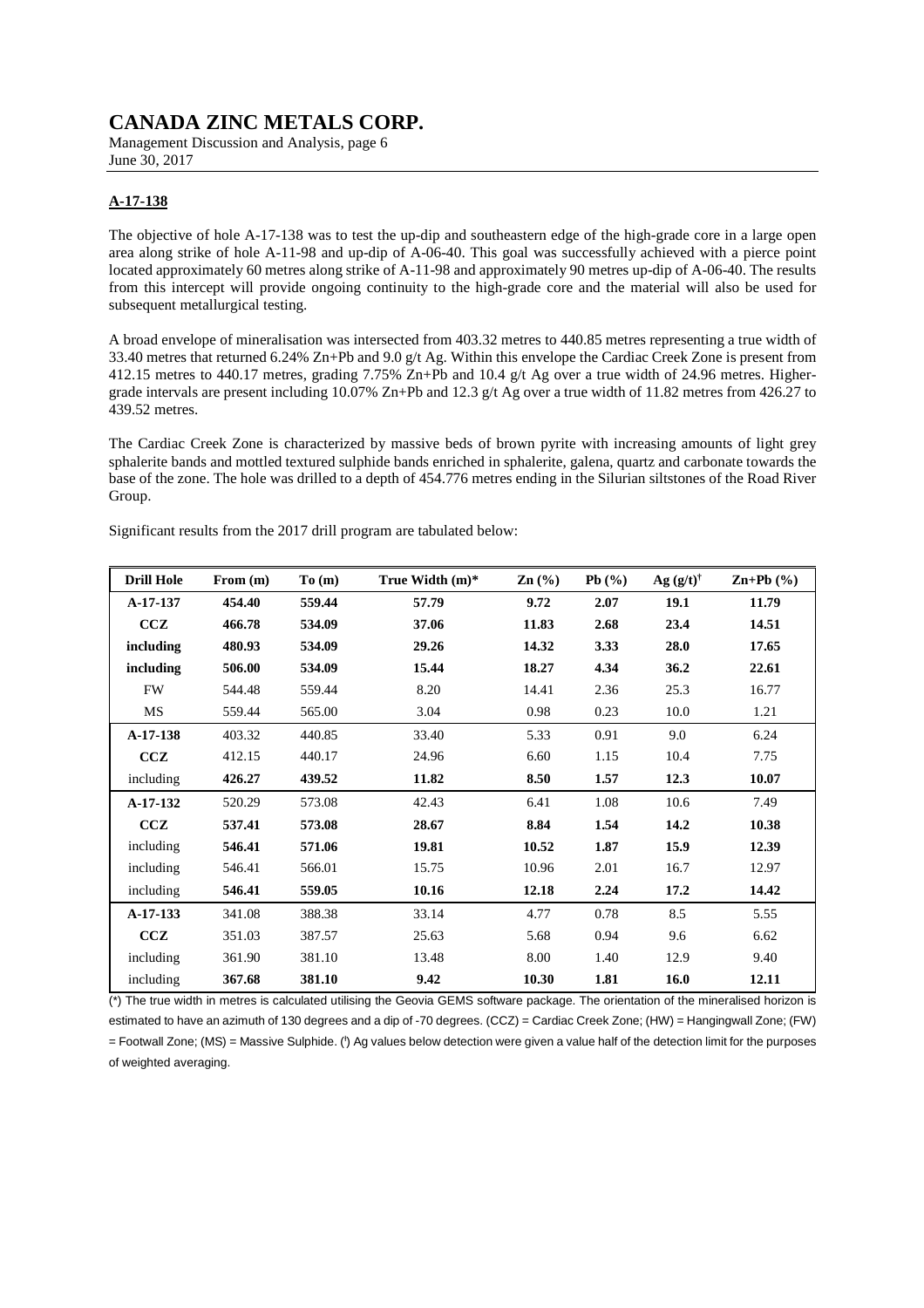Management Discussion and Analysis, page 7 June 30, 2017

### **2015 Diamond Drilling Program**

- 5,350 metres of HQ/NQ diamond drill core was completed in eight holes
- All eight drill holes successfully intersected Zn-Pb-Ag mineralisation of the Cardiac Creek deposit
- A total of five drill holes focused on expanding the indicated resource down-dip of the central high-grade core. The three remaining drill holes provided information on the continuity, grade and thickness of the highgrade core of the deposit.
- A total of 1,120 samples were collected and submitted for analysis, including industry standard QA/QC samples.
- Hole A-15-121 stands out as a highlight for the 2015 drilling program, which targeted the open area downdip from the central core of the deposit. This hole returned spectacular results and represents one of the highest grade holes on the property as highlighted by 12.98 metres of 17.06% Zn+Pb, and 29.0g/t Ag within the larger Cardiac Creek Zone consisting of 9.85% Zn+Pb, 16.4g/t Ag over 36.89 metres. The FW Zone returned equally high-grade numbers with 10.24% Zn+Pb, and 21.5g/t Ag over 8.86 metres.

Please see the Company's MD&A for the year ended June 30, 2016 for detailed analysis of the 2015 Akie diamond drilling program.

### *Akie Underground Development*

In August 2011, the Company received an underground drill permit from the BC government for the Akie project which will facilitate advanced exploration of the Cardiac Creek deposit by means of a close-spaced, infill drill definition program on the Cardiac Creek deposit. The permit was originally set to expire December 2014 but has since been extended to December 2017. The Company has asked for a date extension to December 31, 2020. With improving zinc prices and more robust financial markets, particularly for the junior sector, the Company feels the timing for advancement of the project is more favorable in 2018.

The planned program is comprised of a first phase of 1,600 metres of underground development (decline) followed by 16,000 metres of underground diamond drilling, designed to upgrade the current NI 43-101 compliant resource to the measured and indicated category. Drill core from underground will be used in a systematic metallurgical sampling program intended to ensure detailed metallurgical sampling across the full spectrum of the deposit. Underground development will also provide important engineering and geotechnical data for a second phase of exploration drilling and bulk sampling, and for future mine design. The Company continues to examine the costs associated with the planned underground exploration program and has yet to make a construction decision. Engineering and environmental studies will continue as required to maintain all related permits in good standing.

### **KECHIKA REGIONAL PROJECT**

In addition to the Akie property, the Company has 100% ownership of a large contiguous group of mineral claims that aggregate to a total of 10 properties that cover 68,000 hectares. The mineral claims stretch a distance of 140 kilometres from the northern boundary of the Akie property to the northern reaches of the Gataga River. The properties cover the extent of the prospective Gunsteel Formation shale, the known host of SEDEX mineralization in the Kechika Trough.

Several properties within the Kechika Regional project host significant historical drill intercepts. Historical drilling on the Mt. Alcock property yielded a drill intercept of 8.8 metres grading 9.3% Zn+Pb and exploration identified and outlined numerous zinc-lead-barite occurrences and several base metal anomalies. Historical drilling on the Bear-Spa property returned several drill intercepts of >10 metres grading 2.53 to 2.96% combined Zn+Pb and up to 20.6 g/t Ag. There has been no modern follow-up exploration on many of the Kechika Regional properties.

In 2012, the Company filed separate NI 43-101 compliant technical reports for the Pie and Mt. Alcock properties authored by Tanya Strate, P. Geol an independent qualified person for the purposes of NI 43-101. These reports summarised the history of previous exploration, summarised the fieldwork conducted on each property in 2011, highlighted their prospectivity to host SEDEX Zn-Pb-Ag style mineralisation and made recommendations for further work. These reports can be found on SEDAR (www.sedar.com).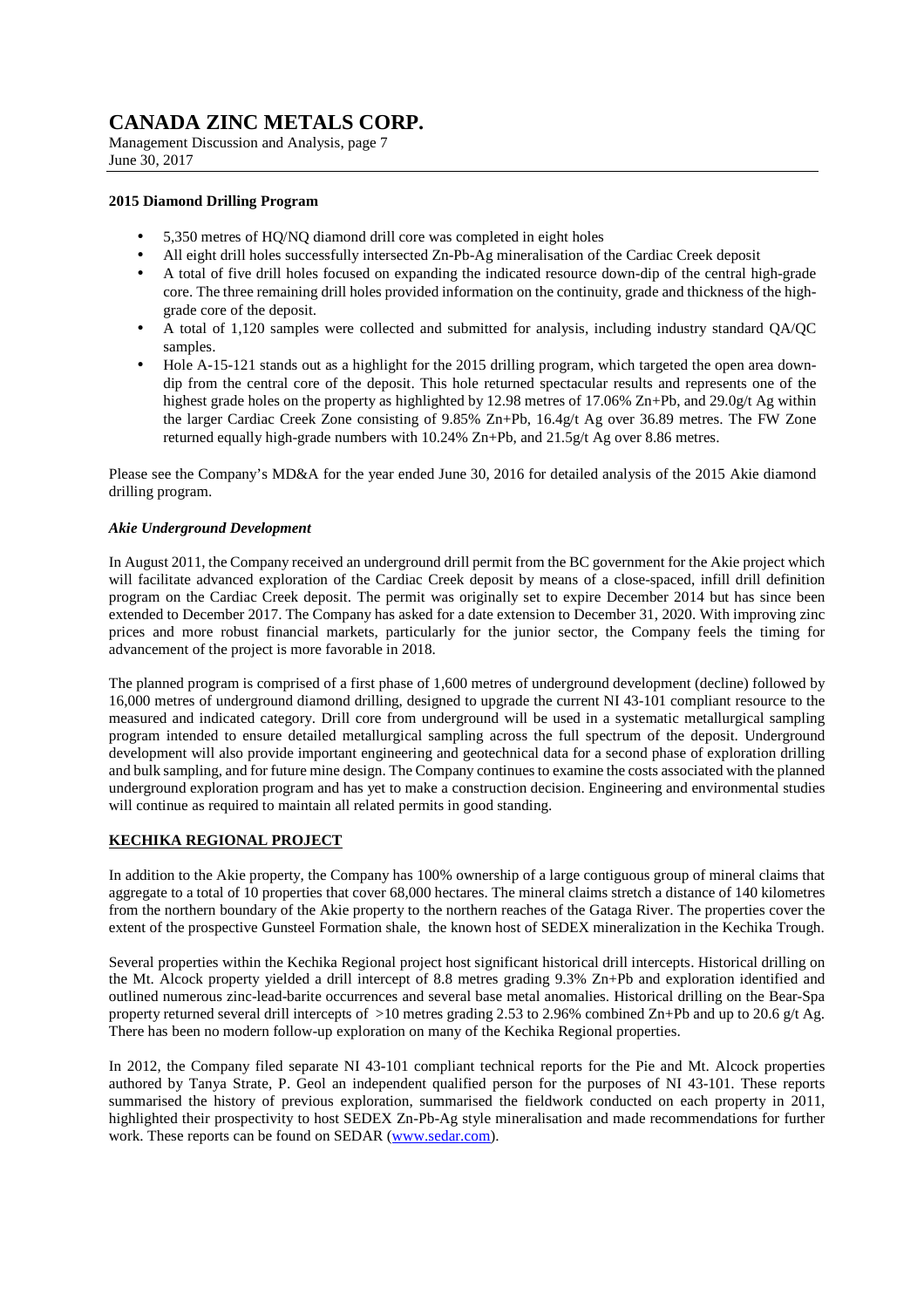Management Discussion and Analysis, page 8 June 30, 2017

### **Pie Option Properties: Agreement with Teck and Korea Zinc**

The Pie, Yuen and Cirque East properties (known as the "Pie Option properties") are the subject of an option agreement (the "Option Agreement") concluded on September 9, 2013 with Teck Resources Limited ("Teck") and its JV partner, Korea Zinc Co., Ltd. ("Korea Zinc"). The Option Agreement provides Teck and Korea Zinc the option to spend up to \$8.5 million to acquire up to 70% interest in the Pie Option properties.

Teck and Korea Zinc have spent approximately \$3.035 million in exploration expenditures over the past three field seasons on the Pie Option properties. In accordance with the Option Agreement, Teck must spend an additional \$0.45 million by the end of 2017 to exercise the "First Option" and earn Teck/Korea Zinc an undivided 51% interest in the Pie Option Properties. Upon exercising the First Option, Teck would have an additional option to acquire a further 19% interest in the properties for a total interest of 70%, by incurring an additional \$5.0 million in exploration expenditures on or before December 31, 2019.

Teck and Korea Zinc spent approximately \$1.66 million during the 2016 exploration program on the Pie Option properties. Field work included mapping, prospecting, soil sampling and ground geophysics which continued to advance and refine ranked drill targets across the three option properties. One drill hole was completed late in the season and encountered favorable Gunsteel shale stratigraphy approximately one kilometre west of previous historical drilling on the Pie Main prospect. The exploration program was based out of Teck's Cirque exploration camp located approximately 20 kilometres northwest of the Company's flagship Akie property.

Additional results from the Pie Option exploration program include:

- 21 geological/prospecting traverses covering key high-priority target areas on the Pie, Cirque East and Yuen properties.
- Geological mapping and prospecting identified new mineralisation located on the Cirque East property and associated rock and chip sampling characterized the lithogeochemistry of key rock units (114 whole-rock lithogeochemistry samples; 642 pXRF samples).
- The collection of 733 soil samples (including QA/QC samples) at three priority target areas confirmed the historical metal association of  $\overline{Z}n-Pb+/-Ag$  and identified multi-element anomalies (Pb,  $Zn$ ,  $+/-Ag+/-Hg+/-$ Tl+/-As+/-Mo) of interest.
- Successful execution of 10 ground gravity survey lines over targets at Yuen North, Yuen South, Cirque East, Pie Main and Del North. The results confirmed the validity of several small AGG anomalies.

### **Structural Analysis for Akie and Southern Kechika Trough**

During the year ended June 30, 2017 the Company engaged Murphy Geological Services (Ireland) to conduct a detailed structural interpretation of the Akie Property and southern parts of the Kechika Regional Project using highresolution satellite imagery obtained by the Company in 2013. The project was designed in order to better define the structural framework of the district and assist with the identification of regional scale and other major first-order fault structures as well as characterizing the nature and timing of these structures. The principal objective of this study was to generate exploration targets for SEDEX mineralization over a large regional framework in a cost-effective manner.

The study recognized a series of dominant NW-SE thrust faults that are cross-cut by NE/NNW trending major transverse that have linear to sinuous surface traces. These cross cutting transverse faults likely originated from the reactivation of basement structures during the extension of the Kechika Trough. They may have acted as transfer faults during extension, allowing the extensional displacement to be transferred between adjacent faults and the development of sub-basins within the Kechika Trough. The geometry of those with strongly curvilinear to sinuous surface traces may have been modified by contractional deformation during inversion of the Kechika Trough. The main feeders for SEDEX mineralization are likely to be breached relay zones between overlapping major extensional faults and the intersection zones between transfer faults and block bounding extensional faults. These would have represented zones of high fracture permeability and may have acted as conduits for hydrothermal fluid circulation. Locally within the study area a horst block was identified which had an important control on the local thrust geometries and deposition of mineralisation.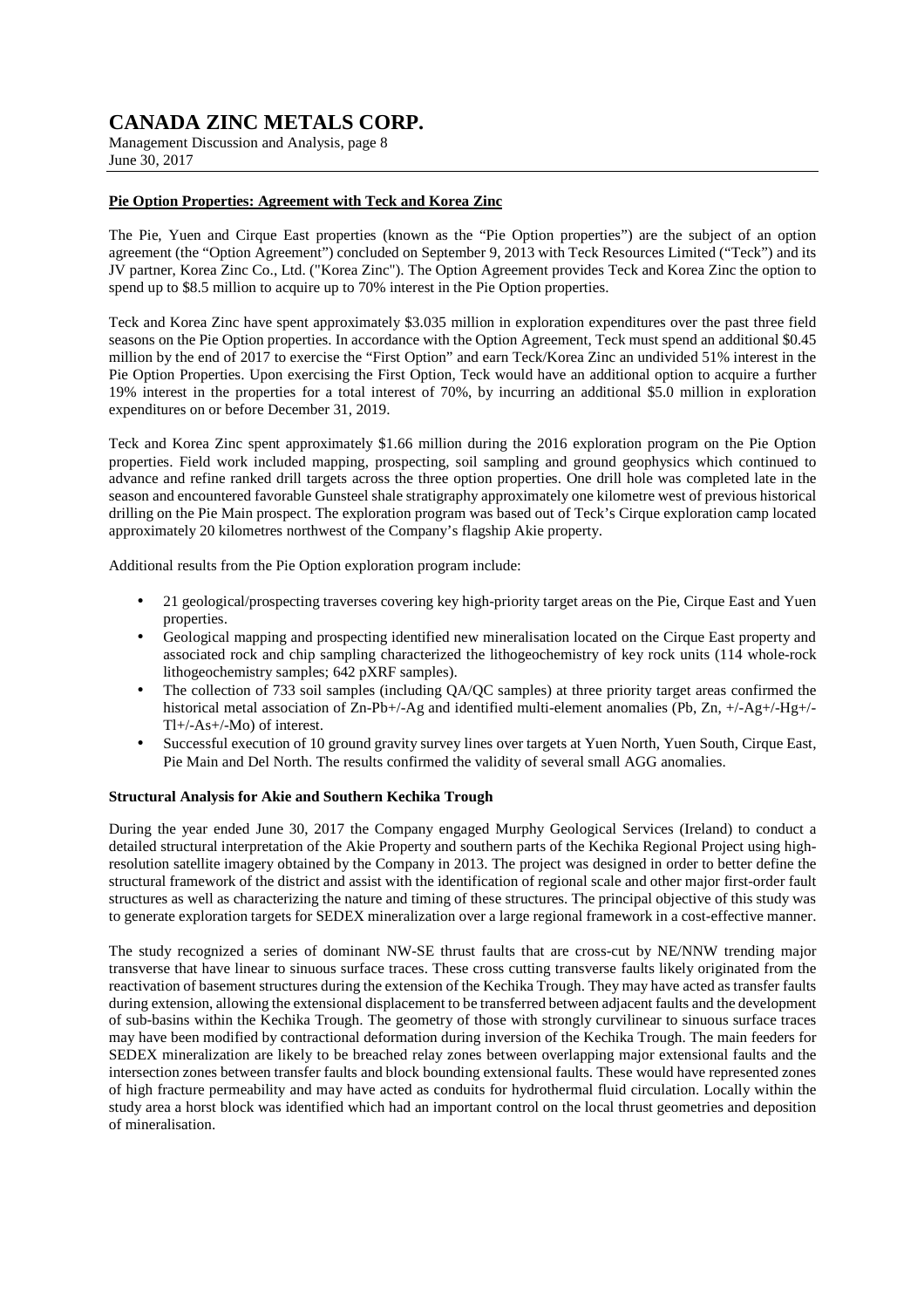Management Discussion and Analysis, page 9 June 30, 2017

A total of 41 ranked exploration targets were identified within the study area based on the results of the interpretation. Targets were evaluated using a number of criteria including the presence of the Gunsteel Formation, proximity to the flanks of the intra-basinal horst block, presence of re-activated major thrusts, curvilinear to sinuous features along thrusts, intersections between major thrusts and transverse faults, proximity to known mineral occurrences and deposits, presence of geochemical anomalies, mapped exhalative barite horizons and Landsat derived alteration anomalies.

Top ranked targets will be prioritized and specific areas of interest will be assessed in the field at the earliest opportunity. This interpretation will be integrated and assessed in conjunction with data from the Company's extensive digital database which includes topographical datasets, additional imagery datasets, geophysical datasets (including the 2012 and 2013 airborne VTEM survey and the 2015 airborne gravity gradiometry survey), geological datasets and geochemical datasets.

The Company is also considering expanding the scope of this interpretation to include all the property blocks in the Kechika Regional project including Bear/Spa, Driftpile South and Saint which lie to the north of the current study area.

Summary of exploration expenditures incurred on various properties:

|                                                              | <b>Akie Property</b> | <b>Kechika Regional</b> | <b>Total</b>     |
|--------------------------------------------------------------|----------------------|-------------------------|------------------|
| <b>Acquisition Costs:</b><br>Balance, June 30, 2016 and 2017 | \$<br>24, 165, 241   | \$<br>336,785           | \$<br>24,502,026 |
| <b>Deferred exploration costs:</b>                           |                      |                         |                  |
| Balance, June 30, 2015                                       | \$<br>39,114,298     | \$<br>4,624,430         | \$<br>43,738,728 |
| Camp equipment, depreciation                                 | 123,395              |                         | 123,395          |
| Airborne geophysical survey                                  | 6,725                | 6,175                   | 12,900           |
| Drilling                                                     | 1,440,861            |                         | 1,440,861        |
| Geology                                                      | 49,517               | 938                     | 50,455           |
| Community consultations                                      | 95,937               |                         | 95,937           |
| Environmental studies and permit                             |                      |                         |                  |
| compliance monitoring                                        | 76,126               |                         | 76,126           |
| Less:                                                        |                      |                         |                  |
| <b>METC</b>                                                  | (85,291)             |                         | (85,291)         |
| <b>Balance, June 30, 2016</b>                                | 40,821,568           | 4,631,543               | 45, 453, 111     |
| Camp equipment, depreciation                                 | 102,485              |                         | 102,485          |
| Airborne geophysical survey                                  | 2,075                | 4,200                   | 6,275            |
| Drilling                                                     | 577,417              |                         | 577,417          |
| Geology                                                      | 72,924               | 6,683                   | 79,607           |
| Technical review and engineering                             | 30,258               |                         | 30,258           |
| Community consultations                                      | 937                  |                         | 937              |
| Environmental studies and permit                             |                      |                         |                  |
| compliance monitoring                                        | 18,944               |                         | 18,944           |
| <b>Balance, June 30, 2017</b>                                | \$<br>41,626,608     | \$<br>4,642,426         | \$<br>46,269,034 |
|                                                              |                      |                         |                  |
| <b>Total, June 30, 2016</b>                                  | \$<br>64,986,809     | \$<br>4,968,328         | \$<br>69,955,137 |
| <b>Total, June 30, 2017</b>                                  | \$<br>65,791,849     | \$<br>4,979,211         | \$<br>70,771,060 |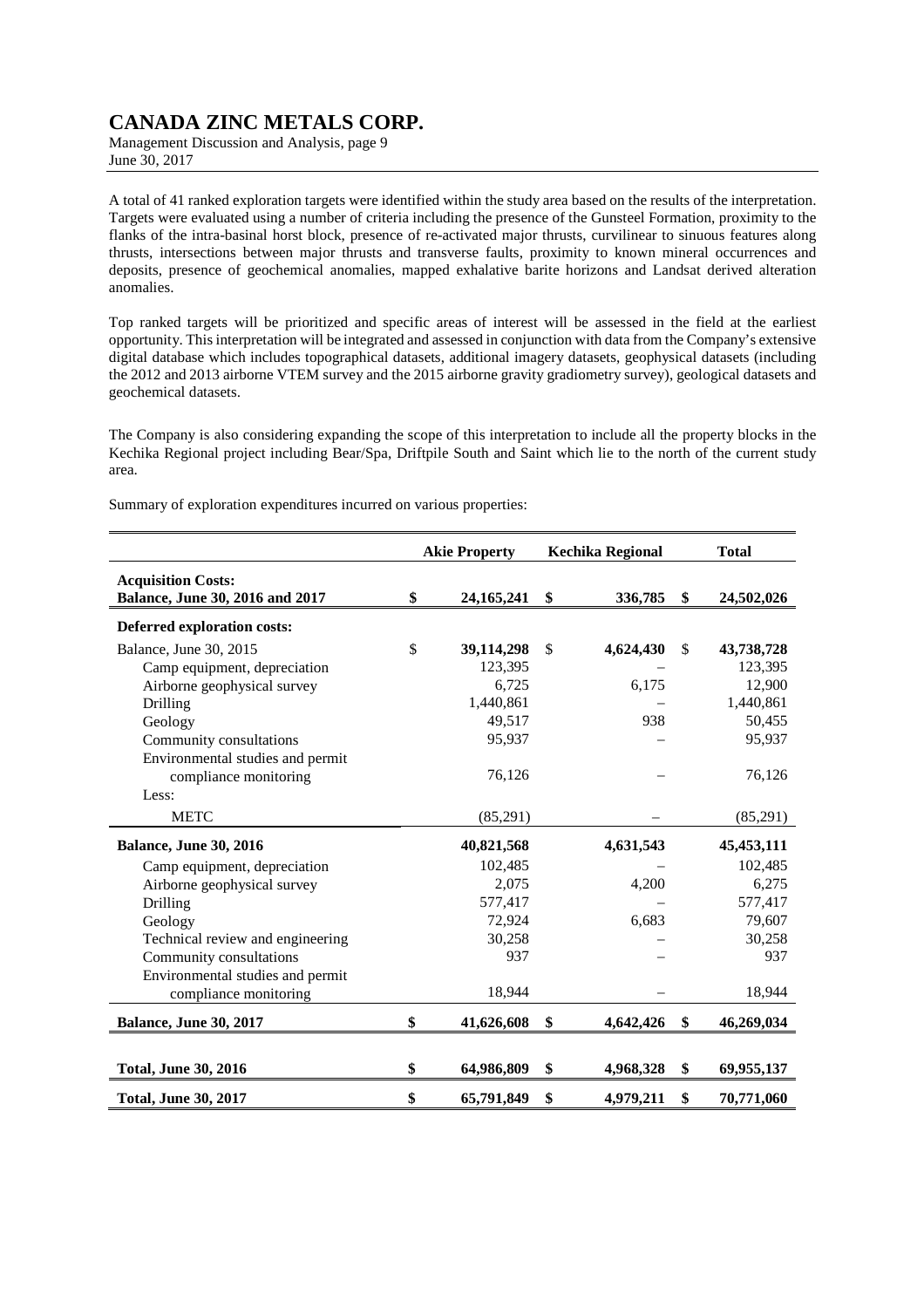Management Discussion and Analysis, page 10 June 30, 2017

#### **1.3 Selected Annual Information**

The following is a summary of certain financial information concerning the Company for each of the last three most recently completed financial years.

|                                                            |          | 2017                   |          | Years ended<br>2016   |          | 2015                   |
|------------------------------------------------------------|----------|------------------------|----------|-----------------------|----------|------------------------|
| Interest and other income<br>Net Loss                      | \$<br>\$ | 131,760<br>(2,027,313) | \$<br>\$ | 93,583<br>(2,971,216) | \$<br>\$ | 166,326<br>(1,920,460) |
| Loss per share<br>Total assets                             | \$<br>\$ | (0.01)<br>80,309,073   | \$<br>\$ | (0.02)<br>77,494,327  | \$<br>\$ | (0.01)<br>79,411,837   |
| Total long term liabilities<br>Cash dividends declared per | \$       | 1,603,000              | \$       | 1,986,000             | \$       | 1,877,000              |
| share for each class of share                              | \$       | Nil                    | \$.      | Nil                   | \$       | Ni1                    |

#### **1.4 Results of Operations**

#### *Years ended June 30, 2017 and 2016*

During the year ended June 30, 2017, the Company reported a loss before comprehensive loss of \$2,027,313 or \$0.01 per share compared to a loss before comprehensive loss of \$2,971,216 or \$0.02 in fiscal 2016, a decrease in net loss of \$943,903. The higher net loss in fiscal 2016 was primarily a result of a write-off of marketable securities of \$1,071,485 and a loss on sale of marketable securities of \$578,629.

The Company's consolidated net loss for the year ended June 30, 2017 not factoring in non-cash transactions of sharebased compensation expense, depreciation of office equipment and leasehold improvements, accrued flow-through taxes, loss on sale of marketable securities, write-offs and deferred income tax recovery of flow-through liabilities, was \$2,007,971 (2016 - \$1,327,276), representing an increase of \$680,695.

#### Interest income and other items

The Company receives interest on its main treasury account and GIC investments. Interest income recognized in fiscal 2017 was \$93,179 (2016 - \$93,583).

The deferred tax recovery of \$523,086 (2016 - \$27,725) recognized during the year resulted from partial amortization of the flow-through premium liabilities of \$308,132 recorded in connection with the December 2016 and the April 2017 flow-through private placements. As of the date of these MD&A, the Company incurred the required qualifying exploration expenditures of \$2,113,048 to fulfil its flow-through commitments with investors.

During the year ended June 30, 2017, the Company realized a gain of \$38,581 (2016- loss of \$578,629) on sale of marketable securities for total proceeds of \$137,744 (2016 - \$4,105). The gain included a reclassification of accumulated previously unrealized losses of \$3,163 (2016 - \$569,834) from Accumulated Other Comprehensive Losses account ("AOCL") to Deficit.

During the year ended June 30, 2016, the Company also wrote-off holdings in one of its investments with original cost of \$1,071,485. The write-off included a reclassification of accumulated previously recorded unrealized losses of \$1,047,765 from AOCL to Deficit. There were no similar transactions in fiscal 2017.

#### General and administration expenses

Total general and administration expenses increased by \$1,239,749 primarily due to increases in bonuses of \$117,362, consulting fees of \$280,001, flow-through taxes of \$1,775, investor relations fees of \$37,807, marketing expenses of \$243,438, office and miscellaneous of \$14,459, professional fees of \$33,675, regulatory fees of \$6,220, share-based compensation of \$560,254, transfer agent fees of \$2,222 and travel and promotion of \$88,813, offset by decreases in rent of \$16,472 and wages and benefits of \$127,333.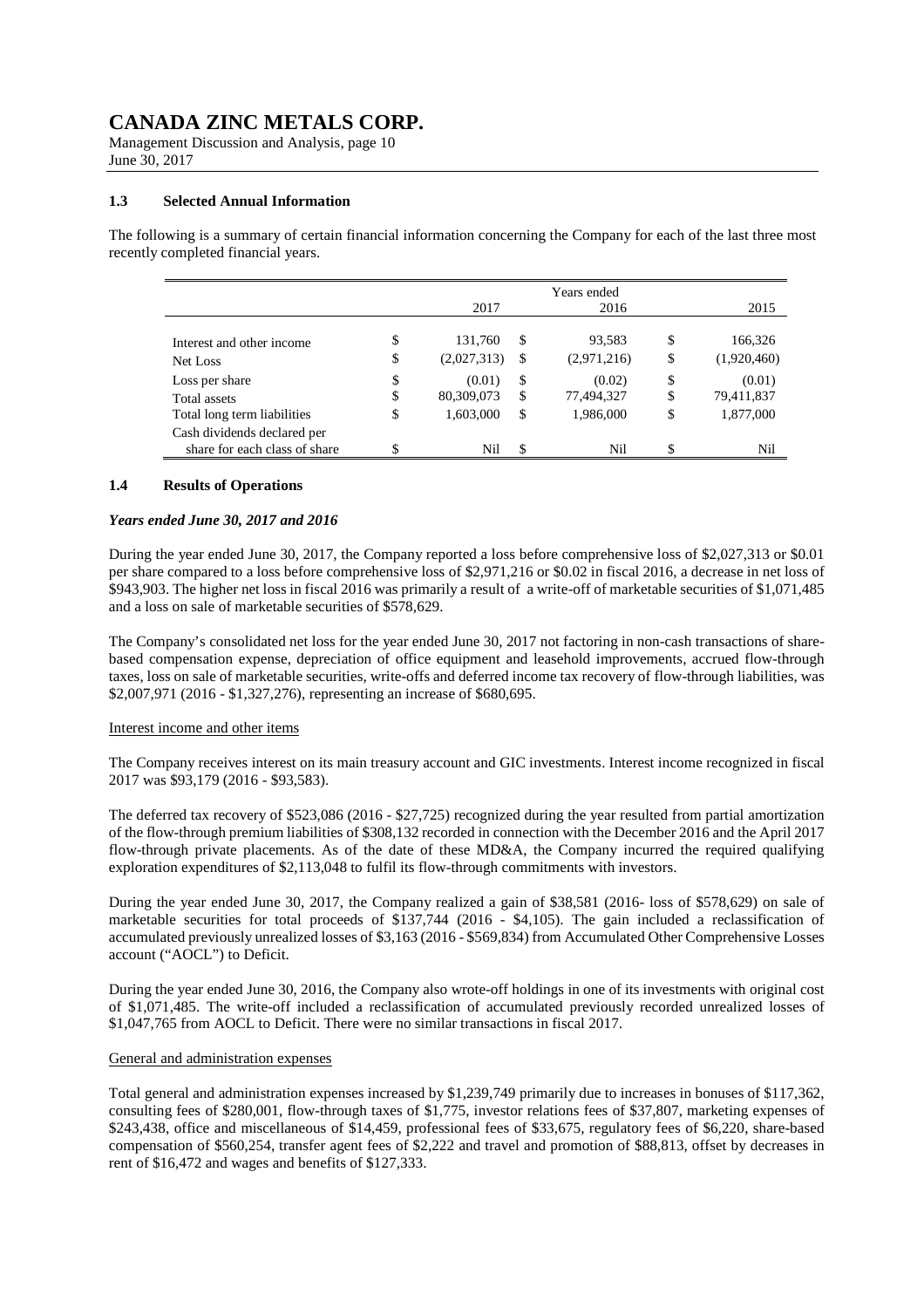Management Discussion and Analysis, page 11 June 30, 2017

There were no variations in directors fees, management and administrative fees over the comparative years. There were higher amounts granted as bonuses as compared to 2016. Please also see section 1.9 "Transactions with Related Parties" below.

Consulting fees increased by \$280,001 as a result of financial advisory services retained during the year. \$90,625 (2016 - \$61,250) was allocated to this expense category for geological consulting services provided by the VP of Exploration of the Company.

Investor relations fees increased by \$37,807 as the Company retained an investor relations service provider for a period of 6 months from August 2016 to February 2017 for a monthly fee of \$5,000. The Company also paid \$10,000 (2016 - \$Nil) for the arrangement of investor meetings in Europe.

Marketing expenses increased by \$243,438 as a result of advertisement and marketing campaigns conducted to increase investor interest in the Company.

Office and miscellaneous expenses increased by \$14,459 due to increases in telephone and internet expenses, insurance premiums and printing costs for presentation materials.

Professional fees increased by \$33,675 due to legal fees associated with the preparation and filing the Company's AIF.

Regulatory fees increased by \$6,220 as a result of the AIF-related regulatory filing fees and the increased TSX annual listing maintenance fee for 2017.

Travel and promotion increased by \$88,813 as a result of an increased number of senior management trips to Toronto, Montreal and Europe for investor presentations.

Share-based compensation expenses increased by \$560,254 as a result of new share option grants. During the year ended June 30, 2017, the Company granted an aggregate of 2,590,000 share options to directors, officers, employees and various consultants of the Company, of which 2,190,000 options vested immediately. The Company recorded sharebased compensation expense of \$575,248 (2016 - \$14,994) for the vested portion of the options granted during the year. Share-based compensation expense recorded in the previous fiscal year was significantly lower as there were no options granted during that year.

Rent expense decreased by \$16,472 as the Company discontinued a separate rental arrangement for a geologists' office effective August 1, 2016.

Wages and benefits decreased by \$127,333 due to lower salary expenses and health benefits premiums as a result of a reduction in the Company's personnel.

### *Three months ended June 30, 2017 and 2016*

During the three months ended June 30, 2017, the Company reported a net income of \$120,042 or \$0.00 per share compared to a loss before comprehensive loss of \$2,063,929 or \$0.01 per share during the same period in fiscal 2016, a decrease in net loss of \$2,183,971. The decrease in net loss in the comparative quarters was primarily a result of a writeoff of marketable securities of \$1,047,765 and loss on sale of marketable securities of \$569,834, which were recorded during this quarter in fiscal 2016 and an increase in the deferred tax recovery of \$632,086.

During the three months ended June 30, 2017, total general and administration expenses were \$467,435 compared to \$357,645 during the same quarter in fiscal 2016, representing an increase of \$109,790.

The increase in total general and administration expenses in the comparative quarters was primarily due to increases in bonuses of \$39,231, consulting fees of \$35,937, flow-through taxes of \$2,037, marketing expenses of \$50,000, office and miscellaneous of \$9,000, professional fees of \$20,012, regulatory fees of \$925 and travel and promotion of \$13,597, partially offset by decreases in investor relations fees of \$1,250, rent of \$4,888, stock-based compensation of \$2,180, transfer agent fees of \$342 and wages and benefits of \$51,801.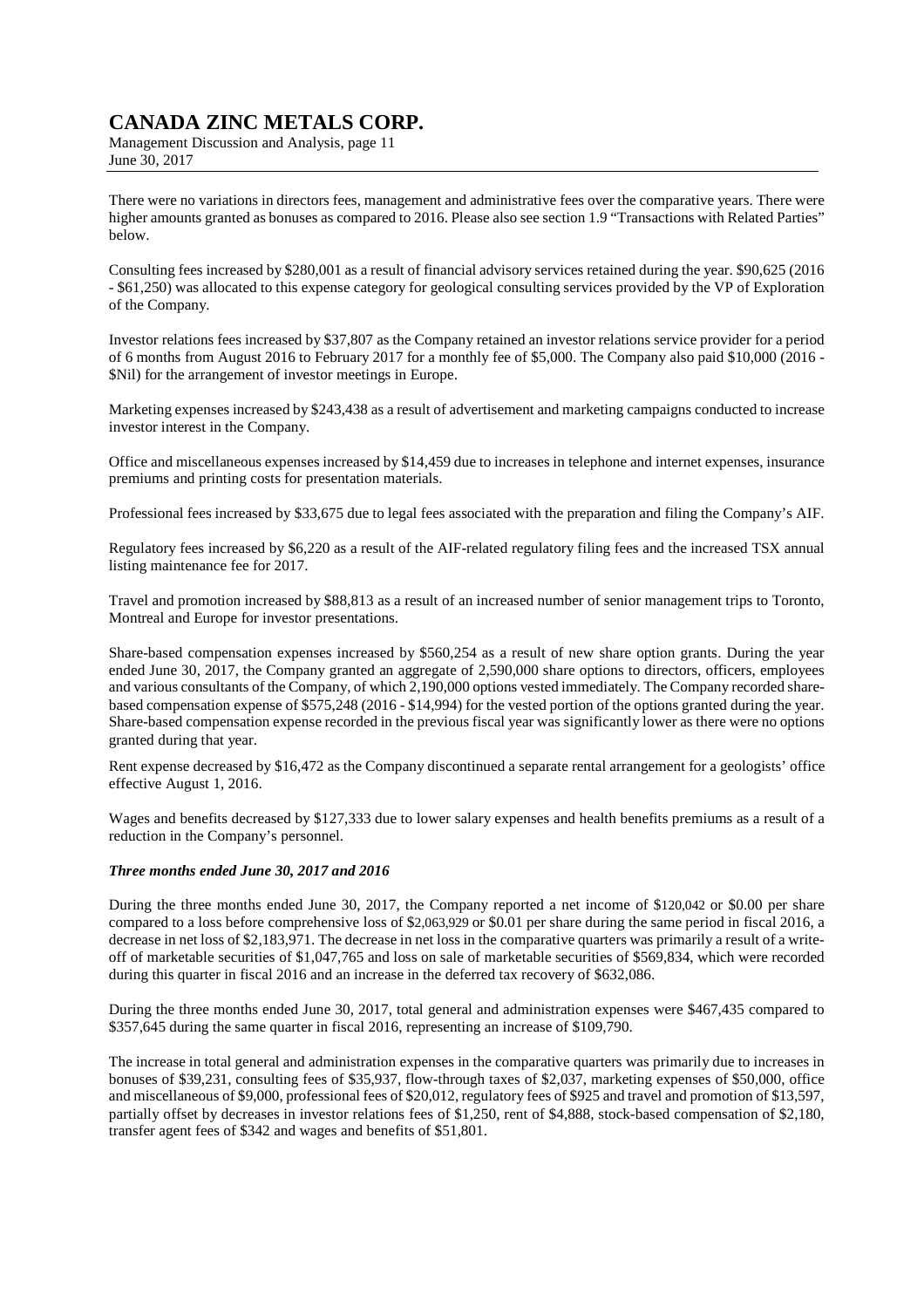Management Discussion and Analysis, page 12 June 30, 2017

The higher consulting fees and marketing expenses were incurred in connection with the Company's financing activities during the quarter.

During the quarter ended June 30, 2017, the Company accrued \$40,000 in audit fees for its 2017 year-end audit. There were no legal fees accrued during the quarter as there were services legal services retained. During the comparative quarter in fiscal 2016, the Company recorded a recovery of legal fees of \$20,012 as a result of reversal of previously accrued unbilled legal fees from its former legal advisor.

There were no significant variations in other operating expenses over the comparative quarters.

### **1.5 Summary of Quarterly Results**

The following is a summary of certain consolidated financial information concerning the Company for each of the last eight reported quarters:

| <b>Ouarter</b> ended | Interest income |        | Net income (loss)<br>before comprehensive<br>loss |             | Earnings (loss) per<br>share |        |
|----------------------|-----------------|--------|---------------------------------------------------|-------------|------------------------------|--------|
| une 30, 2017         | \$              | 25,812 | $\mathbb{S}$                                      | 120,042     | \$                           | 0.00   |
| March 31, 2017       |                 | 24,811 |                                                   | (460, 557)  |                              | (0.00) |
| December 31, 2016    |                 | 20.742 |                                                   | (694, 057)  |                              | (0.00) |
| September 30, 2016   |                 | 21.814 |                                                   | (992,741)   |                              | (0.01) |
| June 30, 2016        |                 | 20,315 |                                                   | (2,063,929) |                              | (0.02) |
| March 31, 2016       |                 | 19,313 |                                                   | (348, 322)  |                              | (0.00) |
| December 31, 2015    |                 | 24.137 |                                                   | (377, 566)  |                              | (0.00) |
| September 30, 2015   |                 | 29,818 |                                                   | (181, 399)  |                              | (0.00) |

The net income reported for the quarter ended June 30, 2017 was a result of a deferred income tax recovery of \$523,086 as a result of amortization of the flow-through premium liabilities recorded in connection with the flow-through private placements and changes in other deductible tax differences.

The increase in loss for the quarter ended September 30, 2016 was primarily due to stock-based compensation of \$458,136 recorded for the 1,850,000 share options granted to directors, officers and consultants of the Company during the period.

The increase in loss for the quarter ended June 30, 2016 was primarily due to the write-off of marketable securities of \$1,047,765 and loss on sale of marketable securities of \$569,834.

### **1.6/1.7 Liquidity and Capital Resources**

The Company's working capital position remains strong with its cash of \$4,464,425 and GIC investments of \$4,000,000 as at June 30, 2017. Management believes that the Company has sufficient funds to meet its current obligations as they become due and to fund its exploration projects and administrative overhead for the next twelve months.

At June 30, 2017, the Company reported working capital of \$7,951,129 compared to working capital of \$6,589,784 at June 30, 2016, representing an increase in working capital of \$1,361,345. The increase in working capital was primarily a result of proceeds from the private placements completed during the year. Net cash increased by \$1,914,322 from \$2,550,103 at June 30, 2016 to \$4,464,425.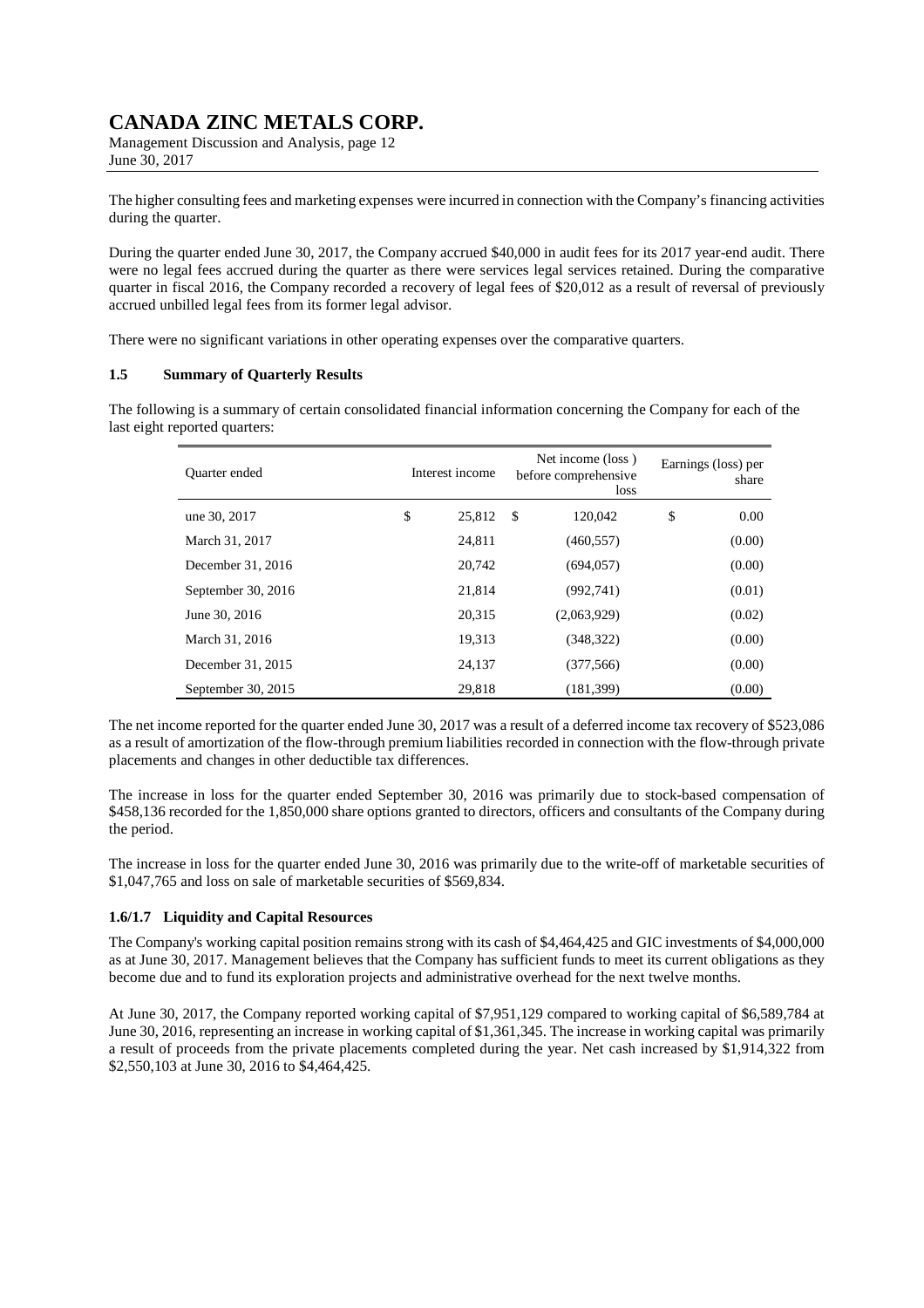Management Discussion and Analysis, page 13 June 30, 2017

During the year ended June 30, 2017, the Company utilized its cash and cash equivalents as follows:

- (a ) the Company used \$2,211,829 of its cash in operating activities compared to \$1,384,626 in fiscal 2016. The main cause of this change was higher consulting, marketing and travel and promotion expenses incurred during the year;
- (b ) Exploration expenditures during the year were \$212,977 compared to \$2,087,401 in fiscal 2016. The Company started its 2017 Akie drilling program in June 2017, and there was no drilling program carried out in calendar 2016, which explain the significant reduction of cash exploration expenditures in the comparative fiscal years;
- (c)  $\$38,334$  (2016 \$116,454) was used for the purchase of marketable securities and \$137,744 (2016 \$4,105) was generated on sale of marketable securities;
- (d ) \$100,000 (2016 \$Nil) was advanced under a promissory note to an operating subsidiary of a company that now has a director in common;
- (e ) the Company received interest of \$62,247 (2016 –\$26,440) on the maturity of its GIC investments and reinvested \$4,000,000 (2016 - \$3,000,000) into new GICs yielding an average annual interest rate of 1.33% maturing in June 2018 and September 2018;
- (f ) the Company received a refund of its exploration deposit of \$75,000 (2016 \$Nil) from the camp service provider;
- (g ) the Company purchased office equipment and software for \$6,552 compared to \$35,687 spent on camp fixtures in fiscal 2016; and
- (h ) the Company raised \$4,757,248 (2016 \$Nil) through private placements and paid share issuance costs of \$370,624 (2016 - \$Nil) in connection with private placements. Other financing activities during the period included the exercise of 45,000 share options by a former employee of the Company for gross proceeds of \$10,350 (2016 - \$Nil), and purchase of 581,000 common shares of the Company for a total of \$187,951 (2016 - \$31,165) with a weighted average price of \$0.32 per share under its NCIB.

The Company is engaging in a NCIB because it believes that the market price of its common shares at times does not properly reflect the underlying value of the Company. The purpose of the bid is to reduce dilution of the Company's shares and to enhance the potential future value of the common shares which remain outstanding, thus increasing long term shareholder value. Purchases connected with this bid will be conducted through Canaccord Genuity Corp.'s offices in Vancouver. The Company will pay the market price of the common shares at the time of acquisition and will not purchase more than 2% of the total issued and outstanding common shares within any 30 day period.

|                                          | June 30, 2017 | June 30, 2016 |
|------------------------------------------|---------------|---------------|
| Government Sales Tax credits             | \$<br>42,871  | \$<br>14,303  |
| Interest accrued on reclamation deposits | 292           | 338           |
| Prepaid expenses                         | 146,875       | 54,419        |
| Loan receivable including interest       | 108,466       |               |
| Marketable securities at fair value      | 116,442       | 90,400        |
| GIC investments                          | 4,013,023     | 4,019,351     |

The Company's current assets excluding cash consisted of the following:

Prepaid expenses include marketing fees of \$66,667 paid in advance and associated with a one-year media and advertisement consulting services agreement commenced on November 1, 2016, general commercial liability insurance premium of \$22,890 and drilling advances of \$40,000 paid to the subcontractor in connection with the 2017 Akie summer drilling program.

The \$100,000 loan receivable was advanced under a promissory note bearing interest at a rate of 10% per annum with an original 6 month term that was extended for an additional 12 month period expiring February 28, 2018.

The Company holds two GIC investments with the principal amounts of \$4,000,000 yielding average fixed interest rates of 1.33%, one of which is non-redeemable until June 1, 2018.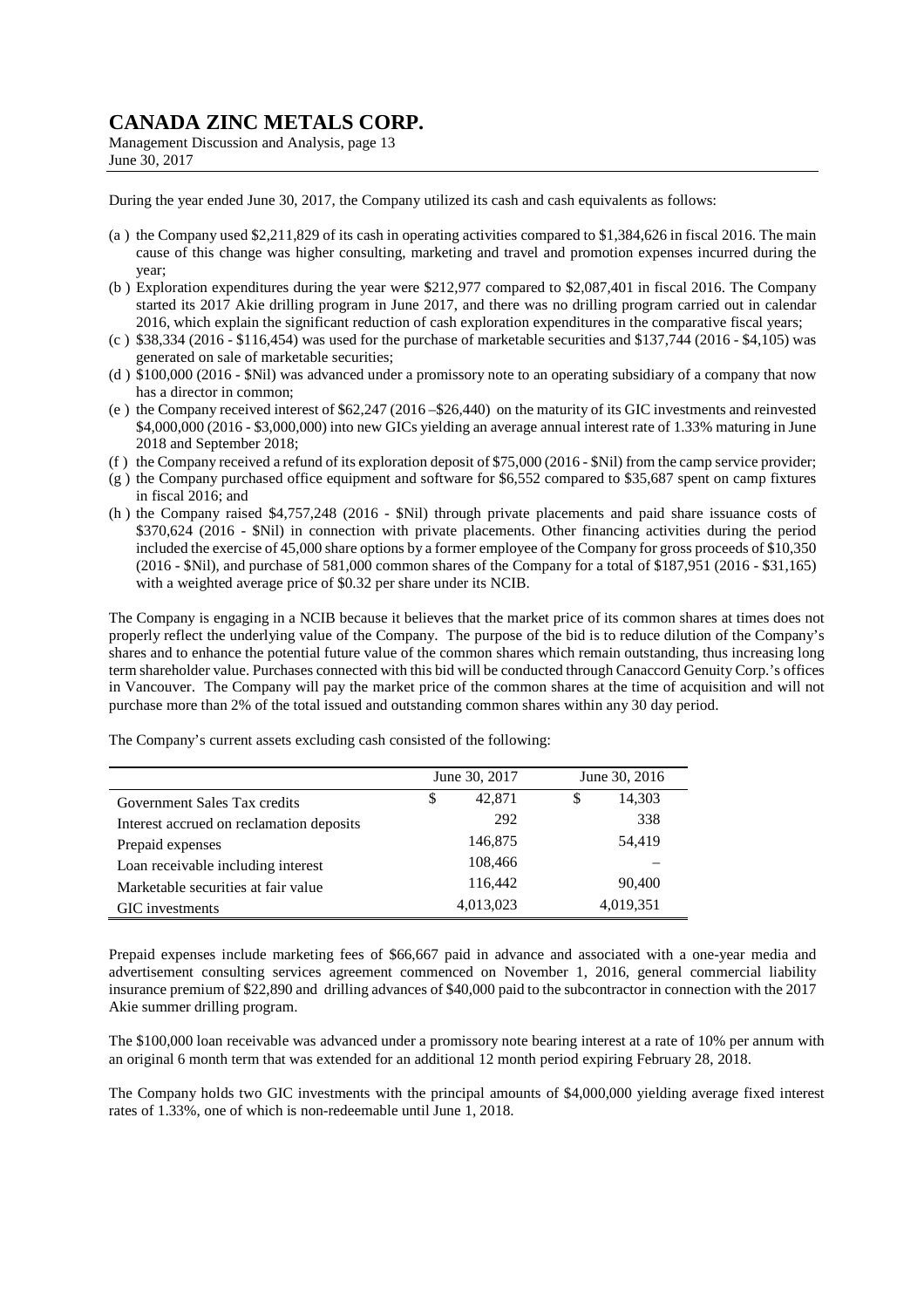Management Discussion and Analysis, page 14 June 30, 2017

Current liabilities as at June 30, 2017 consisted of trade payables and accrued liabilities of \$633,133 (June 30, 2016 - \$139,130), which mainly consisted of exploration payables that were paid subsequent to June 30, 2017, and flowthrough premium liability of \$308,132 (June 30, 2016 - \$Nil) recorded in connection with the April 2017 flow-through private placement. The flow-through premium liability does not represent cash liability to the Company and was fully amortized during the quarter ended September 30, 2017 after the Company incurred qualifying flow-through exploration expenditures of \$1,506,006 for the 2017 Akie drilling program.

The other sources of funds potentially available to the Company are through the exercise of outstanding stock options and share purchase warrants. See Item 1.15 – Other Requirements – Summary of Outstanding Share Data. There can be no assurance, whatsoever, that any or all of these outstanding exercisable securities will be exercised.

The Company has and may continue to have capital requirements in excess of its currently available resources. In the event the Company's plans change, its assumptions change or prove inaccurate, or its capital resources in addition to projected cash flow, if any, prove to be insufficient to fund its future operations, the Company may be required to seek additional financing. Although the Company has been successful in raising the above funds, there can be no assurance that the Company will have sufficient financing to meet its future capital requirements or that additional financing will be available on terms acceptable to the Company in the future.

The Company's overall success will be affected by its current or future business activities. The Company is currently in the process of acquiring and exploring its interests in resource properties and has not yet determined whether these properties contain mineral deposits that are economically recoverable. The continued operations of the Company and the recoverability of expenditures incurred in these resource properties are dependent upon the existence of economically recoverable reserves, securing and maintaining title and beneficial interest in the properties, obtaining necessary financing to explore and develop the properties, and upon future profitable production or proceeds from disposition of the resource properties.

The Company is exposed in varying degrees to a variety of financial instrument related risks.

#### *Credit Risk*

Credit risk is the risk that one party to a financial instrument will fail to discharge an obligation and cause the other party to incur a financial loss. The Company's primary exposure to credit risk is on its bank deposits of \$4,464,425 and short-term investments in GICs of \$4,013,023. This risk is managed by using major Canadian banks that are high credit quality financial institutions as determined by rating agencies.

The Company's secondary exposure to credit risk is on its receivables. This risk is minimal as receivables consist primarily of refundable government sales taxes and interest accrued on GIC investments.

The Company is exposed to higher credit risk on its loan receivable with the amortized balance of \$108,466 as it is issued under an unsecured promissory note.

### *Liquidity Risk*

Liquidity risk arises through the excess of financial obligations over available financial assets due at any point in time. The Company's objective in managing liquidity risk is to maintain sufficient readily available reserves in order to meet its liquidity requirements. The Company achieves this by maintaining sufficient cash and cash equivalents. As at June 30, 2017, the Company was holding cash deposits of \$4,464,425 to settle current cash liabilities of \$633,133. Management believes it has sufficient funds to meet its current obligations as they become due and to fund its exploration projects and administrative costs.

#### *Market risk*

Market risk is the risk of loss that may arise from changes in market factors such as interest rates, foreign exchange rates, and commodity and equity prices. These fluctuations may be significant and the Company, has exposure to these risks.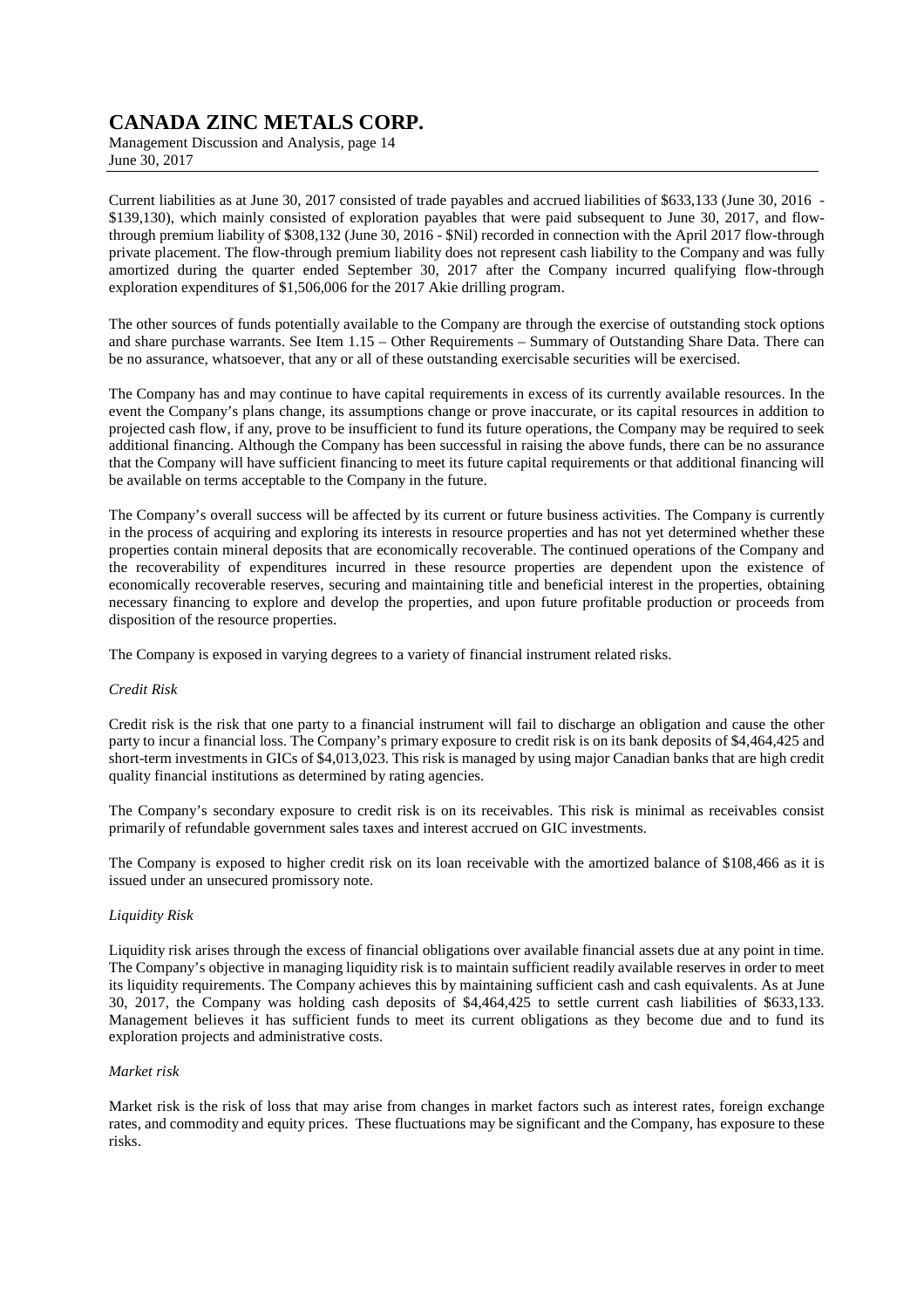Management Discussion and Analysis, page 15 June 30, 2017

#### *Interest Rate Risk*

The Company is exposed to interest rate risk as its bank treasury account and other assets earn interest income at variable rates. The effect of a 10% fluctuation in interest rates may result in an increase or decrease in net loss of \$4,400.

#### *Currency Risk*

The Company operates in Canada and is therefore not exposed to significant foreign exchange risk arising from transactions denominated in a foreign currency.

#### *Price risk*

The Company is exposed to price risk with respect to commodity and equity prices. Equity price risk is defined as the potential adverse impact on the Company's earnings due to movements in individual equity prices or general movements in the level of the stock market. Commodity price risk is defined as the potential adverse impact on earnings and economic value due to commodity price movements and volatilities. The Company closely monitors certain commodity prices, individual equity movements, and the stock market to determine the appropriate course of action to be taken by the Company.

The Company also maintains investments in certain marketable securities. There can be no assurance that the Company can exit these positions if required, resulting in proceeds approximating the carrying value of these securities.

#### **1.8 Off-Balance Sheet Arrangements**

The Company does not utilize off-balance sheet arrangements.

#### **1.9 Transactions with Related Parties**

Key management personnel includes persons having the authority and responsibility for planning, directing, and controlling the activities of the Company as a whole. Key management personnel comprise of the directors of the Company, executive and non-executive, and Vice President of Exploration.

The remuneration of the key management personnel during the years ended June 30, 2017 and 2016 were as follows:

|                                         | 2017          | 2016          |
|-----------------------------------------|---------------|---------------|
| Bonuses (iii)                           | \$<br>128,429 | \$<br>11,067  |
| Consulting fees (iv)                    | 15,000        | 15,000        |
| Directors fees (ii)                     | 40,000        | 40,000        |
| Exploration and evaluation expenditures |               |               |
| (geological consulting) (v)             | 150,000       | 150,000       |
| Management fees (i)                     | 354,000       | 354,000       |
| Other employment benefits (vii)         | 27,917        | 28,105        |
| Share-based compensation (vi)           | 281,758       | 14,994        |
| Total                                   | \$<br>997.104 | \$<br>613,166 |

(i) Pursuant to a management and administrative services agreement amended effective July 1, 2011 and May 1, 2014 with Varshney Capital Corp. ("VCC"), a company with two common directors, Peeyush Varshney and Praveen Varshney, the Company agreed to pay management and administrative fees of \$29,500 and \$5,000, respectively.

During the year ended June 30, 2017, the Company paid \$354,000 (2016 – \$354,000) for management fees and  $$60,000 (2016 - $60,000)$  for administrative fees to VCC;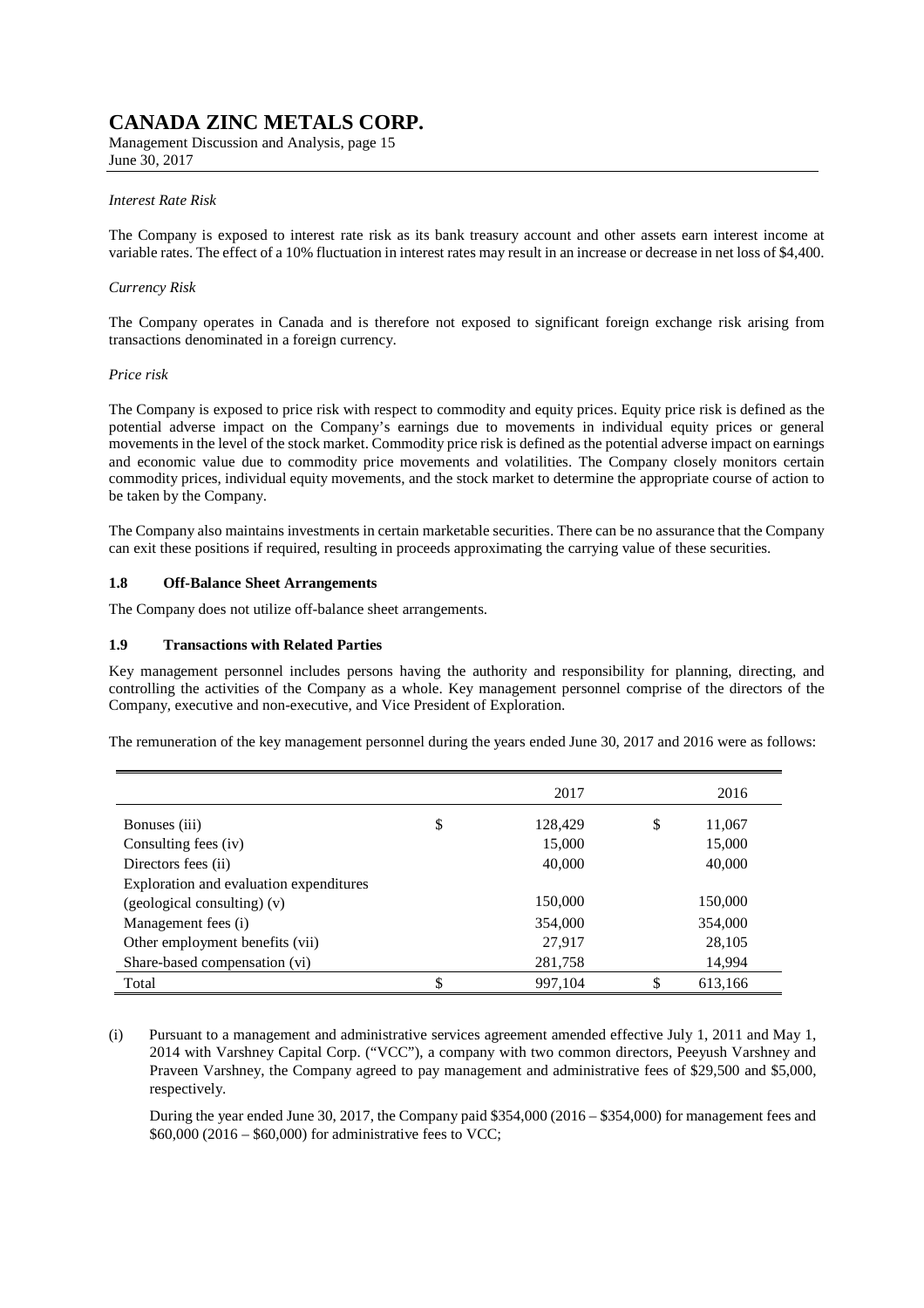Management Discussion and Analysis, page 16 June 30, 2017

- (ii) the Company paid \$40,000 (2016 \$40,000) in directors' fees to four directors of the Company John Thomas, Marco Strub, Peeyush Varshney and Praveen Varshney;
- (iii) the Company paid bonuses of \$128,429 (2016 \$11,067) to VCC;
- (iv) the Company paid \$15,000 (2016 \$15,000) for consulting fees to Sircon AG, a company controlled by Marco Strub;
- (v) the Company paid \$150,000 (2016 \$150,000) for geological consulting fees to Ridgeview Resources Ltd., a company owned by VP of Exploration of the Company, of which \$59,375 (2016 - \$88,750) was capitalized as exploration and evaluation costs and \$90,625 (2016 - \$61,250) was expensed as consulting fees;
- (vi) share-based compensation is the fair value of share options that have been granted to directors and executive officers and the related compensation expense recognized over the vesting periods; and
- (vii) other employment benefits included life insurance and health benefits for the CEO and health benefits for the CFO of the Company.

### **1.10 Fourth Quarter and Subsequent Events**

During the fourth quarter ended June 30, 2017, the Company:

- commenced the 2017 diamond drilling program on its Akie Project, which was completed in August 2017;
- completed the flow-through private placement of 3,415,390 flow-through shares at a price of \$0.44 per share for gross proceeds of \$1,502,772 and a private placement of 1,310,857 units at a price of \$0.35 per unit for gross proceeds of \$458,800;
- accrued \$40,000 for the fiscal 2017 year-end audit; and
- cancelled 200,000 unvested stock options, which were granted to a consultant in connection with the IR services contract dated August 8, 2016 and terminated in February 2017, and agreed to extend the expiry date of the vested 200,000 options granted to this consultant for an additional 6 month to February 8, 2018;

Subsequent to the year ended June 30, 2017:

- the Company cancelled and returned to its treasury 564,000 common shares repurchased under the NCIB prior to June 30, 2017;
- the Company received TSX-V approval for its new NCIB application to purchase at market price up to 8,152,189 common shares, being approximately 5% of the Company's issued and outstanding common shares, through the facilities of the TSX-V. The bid commenced on August 1, 2017 and will stay open for another 12 months.
- the Company repurchased 157,500 of its common shares under the new NCIB for total consideration of \$45,994 at a weighted average price of \$0.29 per share;
- the Company agreed to extend the repayment term for the \$100,000 loan to February 26, 2018. The loan was granted in August 2016 under a promissory note bearing interest at a rate of 10% per annum; and
- 10,000 previously granted share options were exercised by a former employee of the Company at a price of \$0.23 per share, and 10,000 common shares were issued for total proceeds of \$2,300.

### **1.11 Proposed Transactions**

The Company does not have any proposed transactions as at June 30, 2017 other than as disclosed elsewhere in this document.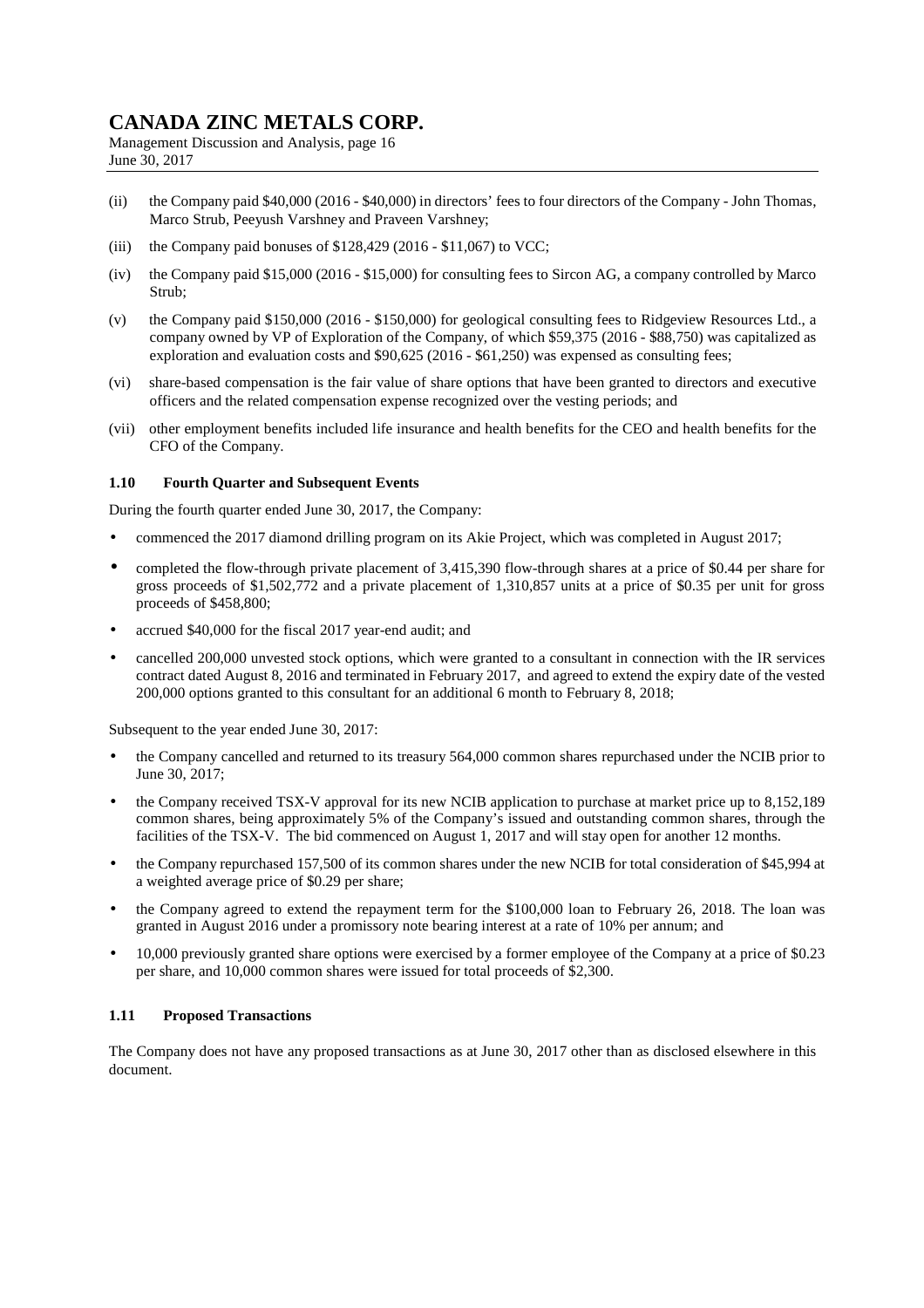Management Discussion and Analysis, page 17 June 30, 2017

### **1.12 Critical Accounting Estimates**

Not applicable to venture issuers.

### **1.13 Changes in Accounting Policies including Initial Adoption**

The financial information presented in this MD&A has been prepared in accordance with International Financial Reporting Standards. Our significant accounting policies are set out in Note 2 of the audited consolidated financial statements of the Company for the year ended June 30, 2017.

#### *New standards adopted during the year*

Certain accounting standards or amendments to existing IFRS standards were effective as of June 1, 2016 and have been adopted by the Company. There was no impact on the financial statements as a result of the adoption of these standards, amendments and interpretations.

#### *New standards and interpretations not yet adopted*

The Company has not early adopted these standards and is currently assessing the impact that these standards will have on its financial statements.

- *IFRS 9, Financial instruments* ("IFRS 9") was issued by the IASB on July 24, 2014 and will replace IAS 39, Financial instruments: recognition and measurement ("IAS 39"). IFRS 9 utilizes a single approach to determine whether a financial asset is measured at amortized cost or fair value and a new mixed measurement model for debt instruments having only two categories: amortized cost and fair value. Final amendments released on July 24, 2014 also introduce a new expected loss impairment model and limited changes to the classification and measurement requirements for financial assets. IFRS 9 is effective for annual periods beginning on or after January 1, 2018.
- *IFRS 15, Revenue from Contracts and Customers* ("IFRS 15") was issued by the IASB on May 28, 2014, and will replace IAS 18, Revenue, IAS 11, Construction Contracts, and related interpretations on revenue. IFRS 15 sets out the requirements for recognizing revenue that apply to all contracts with customers, except for contracts that are within the scope of the standards on leases, insurance contracts and financial instruments. IFRS 15 uses a control based approach to recognize revenue which is a change from the risk and reward approach under the current standard. Companies can elect to use either a full or modified retrospective approach. IFRS 15 is effective for annual periods beginning on or after January 1, 2018.
- *IFRS 16, Leases,* new standard contains a single lessee accounting model, eliminating the distinction between operating and financing leases from the perspective of the lessee. The accounting requirements from the perspective of the lessor remains largely in line with previous IAS 17 requirements, effective for annual reporting periods beginning on or after January 1, 2019.

Other accounting standards or amendments to existing accounting standards that have been issued but have future effective dates are either not applicable or are not expected to have a significant impact on the Company's financial statements.